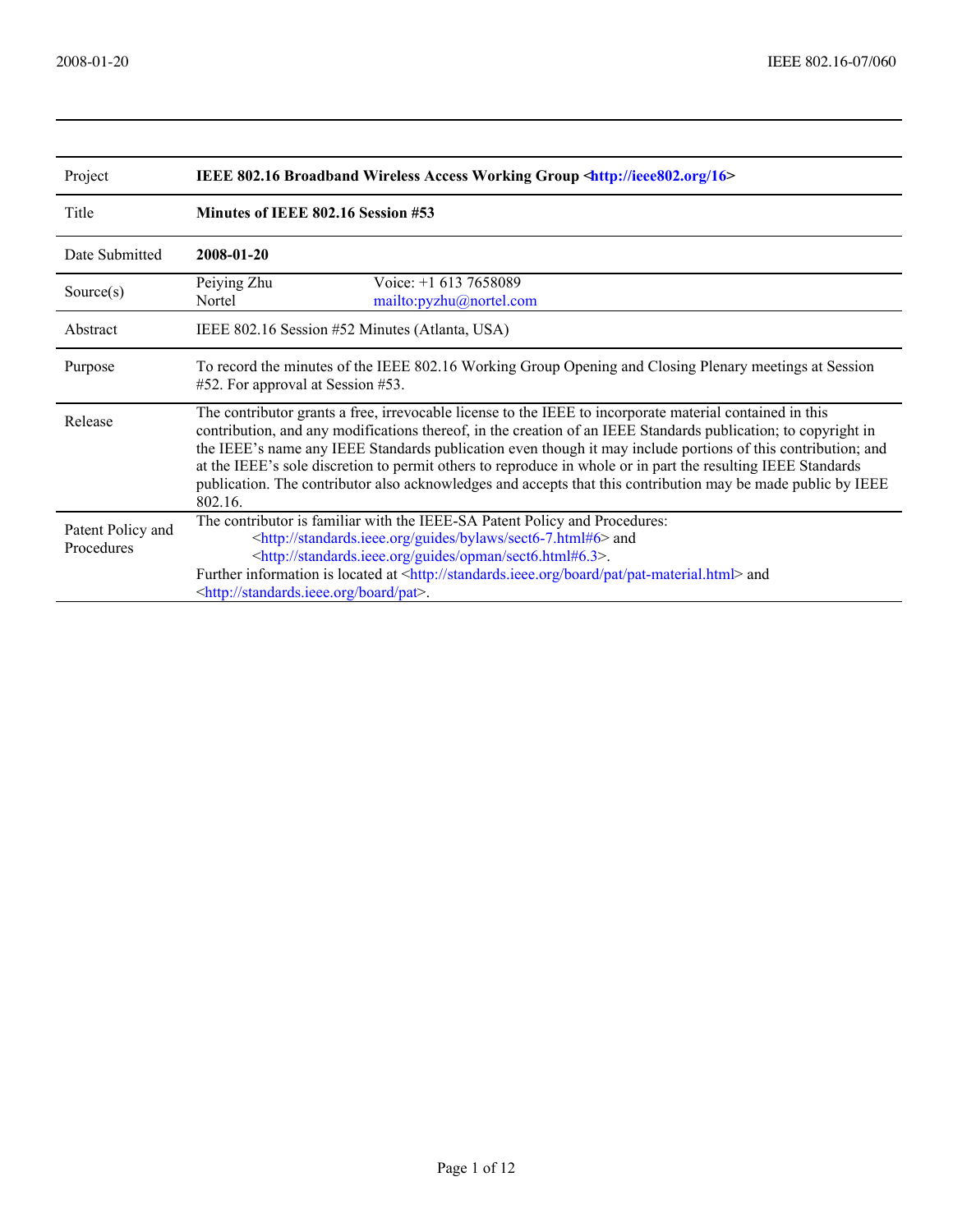## **Minutes of IEEE 802.16 Session #52**

IEEE 802.16 Working Group Atlanta, GA, USA 12 – 15 Nov 2007

## **IEEE 802.16 Session #51 Opening Plenary Meeting**

Nov 12 2007

## **Call to Order**

The meeting was called to order by Working Group (WG) Chair Roger Marks at 1:16 pm. He welcomed the attendees to Session #52 of the IEEE 802.16 WG. Roger provided the URL for the opening plenary agenda <[http://ieee802.org/16/meetings/mtg52/opening.html>. Ro](http://ieee802.org/16/meetings/mtg52/opening.html)ger introduced himself, Working Group (WG) Vice Chair Jose Puthenkulam, and Secretary Peiying Zhu.

Roger outlined the networking, the logistical, and the registration issues.

*Security:* Keep your personal belongings secure at all times. All attendees must have their name badges clearly visible while on the meeting floors, for all refreshment breaks, and for the social. Guests for the social do not require a name badge but must be accompanied by a badged attendee.

*CD-ROM*: IEEE 802 CD-ROM (New Nov 2007 edition) should be available at registration to all registered attendees. Roger displayed the contents of the CD-ROM and noticed one mistake where one 802.16 conformance standard was mistakenly put into the obsolete section.

## **Membership and Voting**

The lists of WG Members, Potential Members, Members in Peril, and Observers were explained by the Chair. Roger explained the reasons that someone in the Potential Member list might not receive a voting token. The mostly common source is the mismatch of information provided during registration, mainly Member ID, with the data in the database. Roger asked people to talk to him after the meeting if there are any other issues related to membership.

The electronic attendance sign-in log procedure was explained by Roger. Roger emphasized that the affiliation field in the sign-in log must be filled based on the IEEE-SA affiliation disclosure requirements, as detailed on the Opening Plenary Agenda. The session is planned to include nine attendance intervals [Mon pm; Mon evening (Relay TG); Tue am; Tue pm; Wed am; Wed pm; Thu am; Thu pm; Thu evening]. The "Participation" Requirement, nominally 75%, will be satisfied with six intervals. Roger emphasised the importance of using the correct names and Member ID upon signing, in order to receive the correct attendance credits. The correct membership ID is required for the electronic log; the membership ID is displayed on the badge. Attendance credit will be granted to 802.16 members for participation in IEEE 802.18, 802.19, and 802.21. You are responsible to record this in the IEEE 802.16 attendance log and forward proof of participation to WG Chair by end of week (Friday).

Roger explained that the affiliation needs to be declared at every session.

Roger then reviewed the agenda and asked for comments or concerns on the agenda. No comments were received.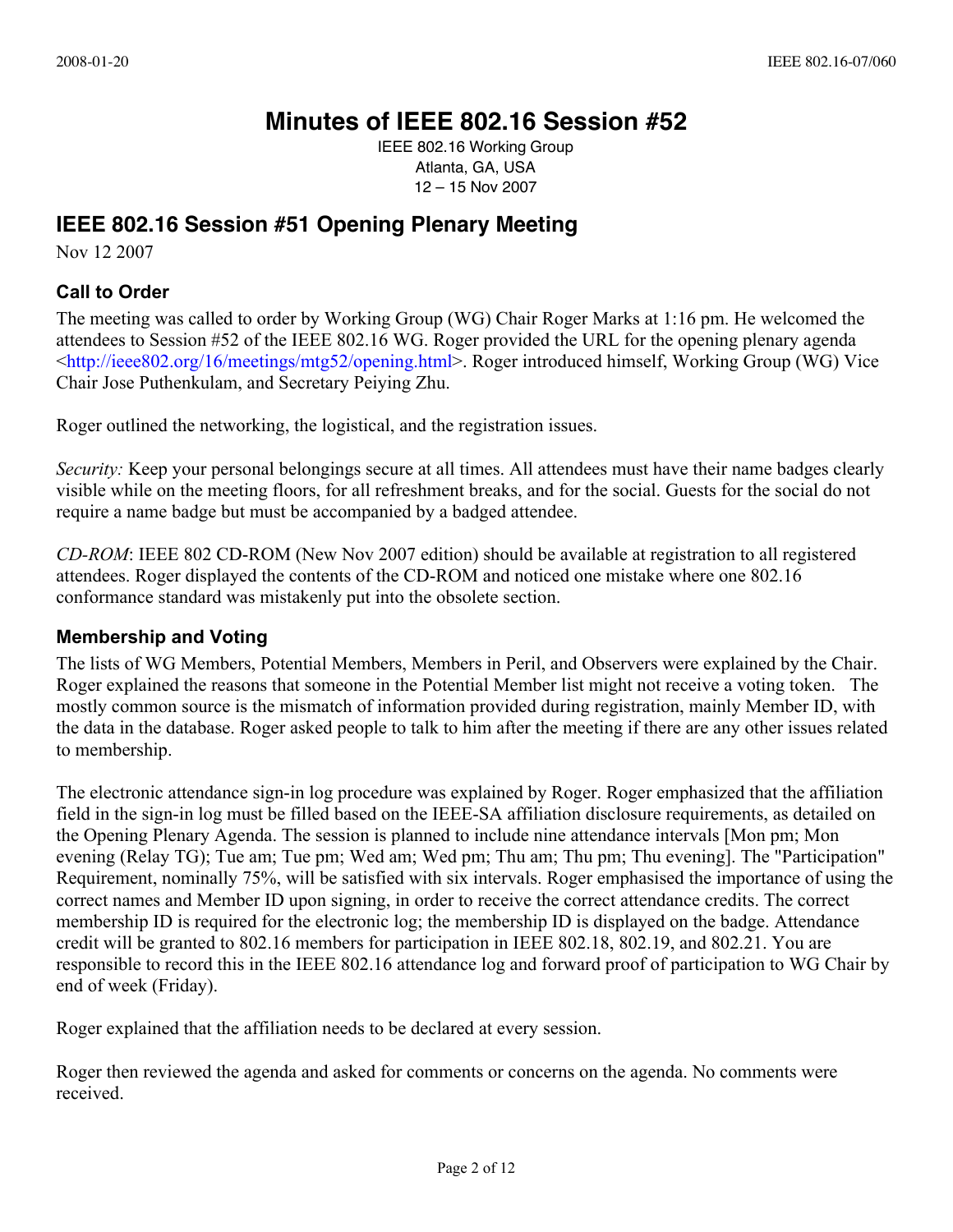**Motion (at 1:40pm):** To approve the Opening Plenary Meeting Agenda as presented [<http://ieee802.org/16/meetings/mtg52/opening.html>,](file:///Users/roger/Documents/802/802.16/meetings/%2353%20Levi/%3Chttp://ieee802.org/16/meetings/mtg52/opening.html%3E) proposed by Mariana Goldhamer , seconded by Jonathan Labs, approved with unanimous voice vote.

## **Approvals**

Roger reviewed the draft minutes of Session #51 (IEEE 802.16-07/048). Roger asked for comments.

**Motion (at 1:45 pm):** *To approve the Minutes of Session #51 [\(IEEE 802.16-07/048\)](file:///D:%5CProfiles%5CPYZHU%5CMy%20Documents%5C2007%5CRelay%5C16j%5Cdocs%5C07%5C80216-07_048.pdf) and decisions therein,*  proposed by Carl Eklund, seconded by Raza Arefi, approved by unanimous voice vote.

## **Chair's Report**

Administrative, Procedural, and Announcements (IEEE 802.16-07/055)

Roger reviewed the IEEE-SA affiliation disclosure requirements  $\lt$ http://standards.ieee.org/faqs/affiliationFAQ.htm $\triangleright$  and again reminded the WG attendees to fill in the affiliation field. Roger reviewed the "Ethics policy" [<http://ieee.org/web/membership/ethics/code\\_ethics.htm>](http://ieee.org/web/membership/ethics/code_ethics.htm).

Roger displayed the link to the 802.16-related letters of assurance [\(http://standards.ieee.org/db/patents/pat802\\_16.html\)](http://standards.ieee.org/db/patents/pat802_16.html)

The following advice was provided by the WG Chair concerning IEEE Standards Association (IEEE-SA) rules regarding patents:

- The IEEE's patent policy is consistent with the ANSI patent policy and is described in Clause 6 of the *IEEE-SA Standards Board Bylaws*;
- Early identification of patent claims which may be essential for the use of standards under development is encouraged;
- There may be Essential Patent Claims of which the IEEE is not aware. Additionally, neither the IEEE, the WG, nor the WG chair can ensure the accuracy or completeness of any assurance or whether any such assurance is, in fact, of a Patent Claim that is essential for the use of the standard under development.

Slide #1-#4 ("IEEE-SA Standards Board Bylaws on Patents in Standard") and Slide #5 (Other Guidelines for IEEE WG meetings) and slide #0 were shown. The slides are available at [http://standards.ieee.org/board/pat/pat-slideset.ppt.](http://standards.ieee.org/board/pat/pat-slideset.ppt)

An opportunity was provided for participants to identify patent claim(s)/patent application claim(s) and/or the holder of patent claim(s)/patent application claim(s) that the participant believes may be essential for the use of that standard. Roger emphasized that the Bylaws take precedence over the patent slides and encouraged people to read the Bylaws if they have questions.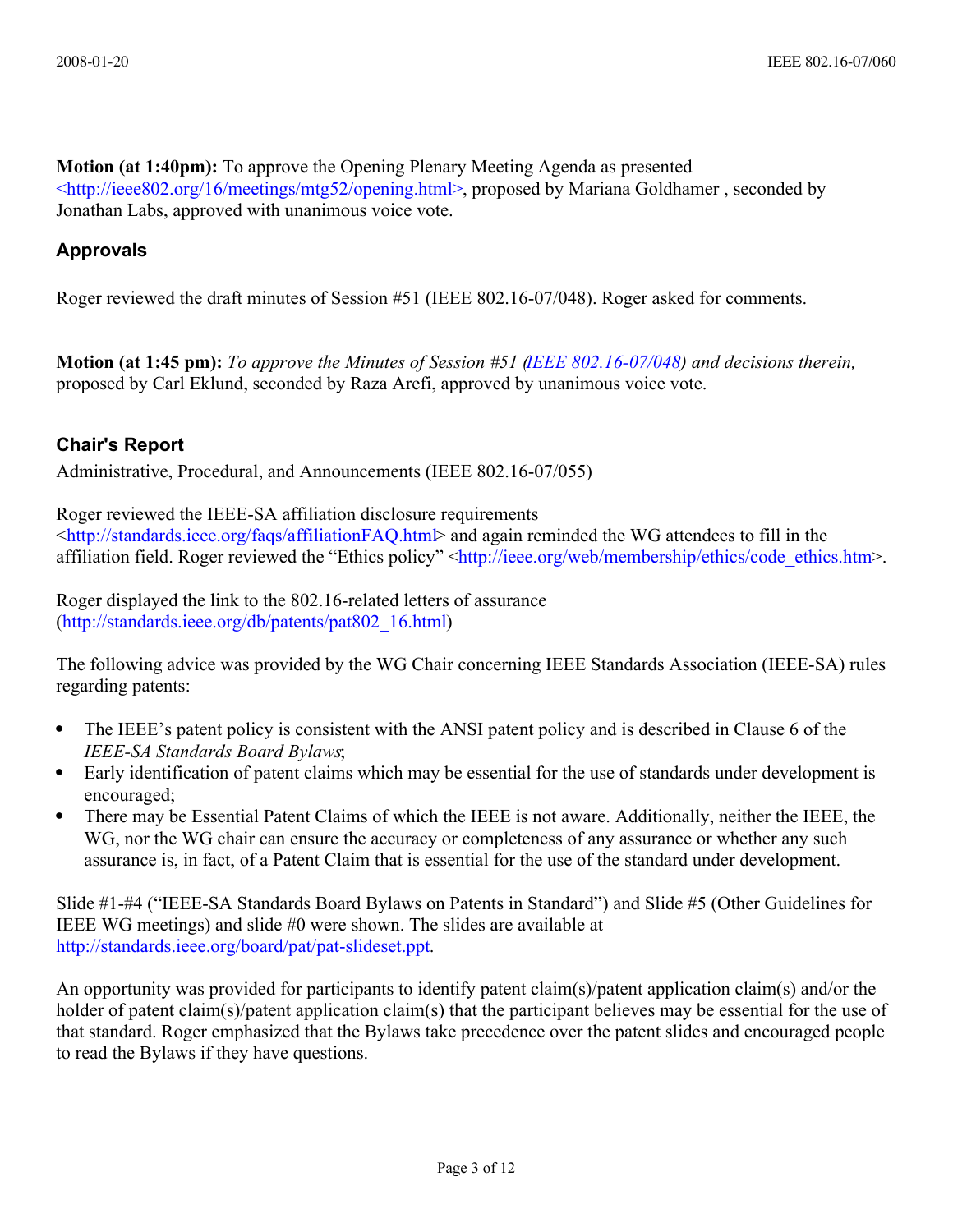Ayman Naguib of Qualcomm asked to insert the same statement he made at Session #49, #50 and #51. The statement from Session #49, #50 and #51 was: "Qualcomm may have some IP, that would impact the practice of the standard and we would comply with the IEEE patent policy in a timely fashion, if required to do so."

There were no other responses on the patent topic.

Roger reminded TG chairs regarding reiteration of the Call for Patents.

#### **IEEE 802 P&P issues**

Roger highlighted parts of the IEEE 802 Policies and Procedures (P&P) as shown in the opening slides in document IEEE 802.16-07/055, in particular, issues related to WG operation, Chair's function, WG Rules such as working group domination, copyrights and contribution procedures. Roger then discussed IEEE 802 project progression and IEEE 802 EC issues.

Roger emphasized the need to follow the contribution template. Submissions that violate the procedures will not be accepted!

## **Working Group Status update (see [IEEE 802.16 Report for LMSC Plenary of 12 November 2007,](file:///D:%5CProfiles%5CPYZHU%5CMy%20Documents%5C2007%5CRelay%5C16j%5Cdocs%5Cindex.html#07_054) IEEE 802.16-07/055)**

## **IEEE-SA SB Actions**

- [P802.16g/D9 was approved as IEEE Std 802.16 on 27 September 2007](http://ieee802.org/16/arc/802-16list2/msg04431.html) but is not yet published; editorial review is planned to be completed this week by NetMan TG
- [P802.16-2004/Cor2 PAR](file:///D:%5CProfiles%5CPYZHU%5CMy%20Documents%5C2007%5CRelay%5C16j%5Cmaint%5Cindex.html) was withdrawn by IEEE-SA Standards Board on 27 September 2007 per WG request
- IEEE Std 802.16k published on 14 August, 2007

Roger presented plaques and WirelessMAN shirts to Phil Barber and David Johnston for their significant contributions (as TG Chair and Editor) for developing IEEE 802.16k standard, Phil expressed his thanks for participating members and specific thanks to David Johnston.

## **ITU News**

IEEE's proposal to include IEEE 802.16 in IMT-2000 was approved by ITU-R Radio Communications Assembly on 19 October 2007.

The Chair recognized ITU Liaison office José Costa for his tremendous contribution to get IEEE 802.16 adopted by ITU. A round of applause was offered in recognition.

## **ITU-R Liaison Group**

Roger provided an update related to the ITU-R Liaison Group

- Reza Arefi, Acting Chair (Chair José Costa is in Geneva at WRC)
- WG developed three contributions to 802.18 regarding IMT-Advanced at September interim
- Further contributions to 802.18 in October.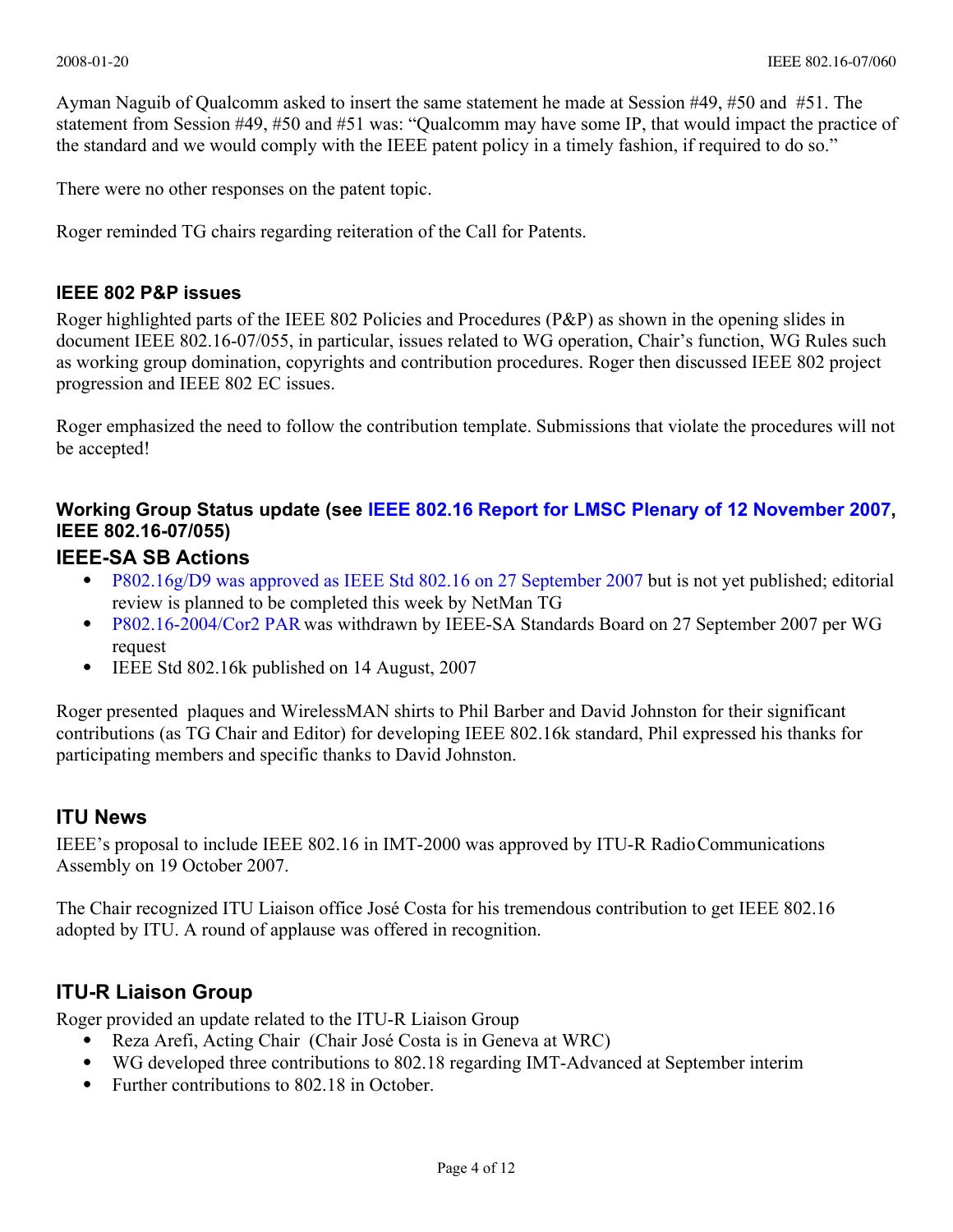Planning additional participation and comments to 802.18 regarding IMT-Advanced requirements and evaluation criteria this week.

Roger expressed his appreciation to WiMAX Forum, which provided many of essential contributions to ITU-R as part of the joint effort with regarding to the IMT-2000 undertaking.

## **Review of [Session #51 Report](file:///D:%5CProfiles%5CPYZHU%5CMy%20Documents%5C2007%5CRelay%5C16j%5CNov%20meeting%5Cmtg51%5Creport.html)**

Roger encouraged the attendees to review the report to get familiar with EG activities.

No questions and comments.

## **[IEEE 802 PARs Under Consideration](file:///D:%5CProfiles%5CPYZHU%5CMy%20Documents%5C2007%5CRelay%5C16j%5CNov%20meeting%5COpening%5Clmsc%5Cpars.html)**

Roger displayed the 4 PARs under consideration and asked if anyone had comments. No comments were received.

## **IEEE 802 Tutorials**

Roger provided information on two IEEE 802 tutorials.

Roger reviewed the schedule for the week.

## **Schedule for the Week**

The schedule for the week was presented for the various task groups and ad hoc groups <[http://dot16.org/calendar/week.php?date=20071112>.](http://dot16.org/calendar/week.php?date=20071112) 

## **NetMan Task Group**

The NetMan TG draft agenda for the week was presented by the TG Chair Phil Barber (document IEEE 802.16netman-07/018).

Roger asked if there is a plan to incorporate the IEEE 802.16i into the Rev2 Revision project. Phil responded yes and that it may be time to ask the EC to have an agenda item to withdraw the P802.16i PAR.

Motion (2:56pm) "To authorize the WG chair to inform the 802 EC that the WG intends to withdraw the 802.16i PAR", moved by Phil Barber, Seconded by Remi Chayer, passed 69/0/1.

## **License-Exempt Task Group**

The LE TG Chair, Mariana Goldhamer, reported the Letter Ballot #29 status (87% approval ratio with return ratio > 50%), and activities between meetings. Mariana then presented the plan for the week (see IEEE 802.16h-07/025).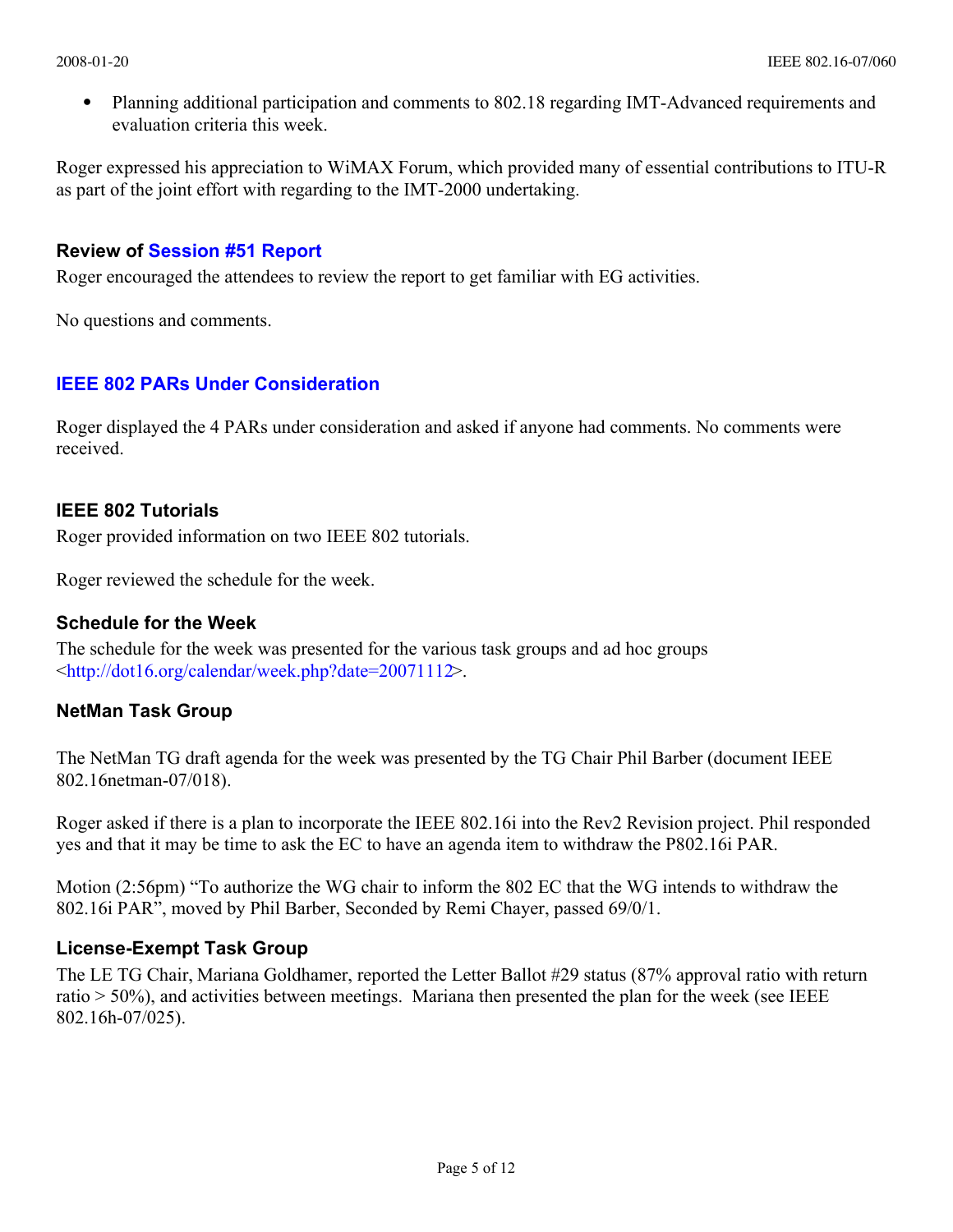## **Relay Task Group**

The Relay Task Group draft agenda for the week was presented by the TG Chair Mitsuo Nohara (IEEE 802.16j-07/028), who reported on ad hoc activities between meetings and expected motions for the WG Closing Plenary.

## **Maintenance Task Group**

The Maintenance TG Chair, Jonathan Labs, presented the opening report (IEEE 802.16maint-07/035r1). Jon reviewed the progress on revision project (P802.16Rev2/D1 is the latest document, the first WG draft). Jon reported the LB #26 status (77% return ratio, approval ratio 72%, ballot did not pass) and displayed the list of names of disapproval voters who did not submit comments and the list of contributions with wrong formats. Jon commented that those contributions will not be accepted unless the formats are corrected. Jon then reviewed the proposed agenda for the week, and expected motions in the WG Closing Plenary.

Carl Eklund commented that editorial comments should not be used as disapprove comments (i.e, as the justification for the disapproval). Roger commented that this is an allowed procedure based on IEEE-SA process. Carl also commented that the late comments should not be considered as disapprove comments.

Wonil Roh asked Jon to clarify the intention of the Web Forum discussion related to the revision project and whether it is considered as an official ad-hoc activity. Jon explained the intention and his view that the Web Forum discussion is not an official ad hoc but that the outcome of the discussion may be used as a basis of comment resolution.

## **TGm**

The TGm Chair, Brian Kiernan presented the opening report (document C802.16m-07/043). Brian mentioned that contributions with wrong formats will not be considered. Late comments will be considered if time permits. Brian reviewed the plan for the week.

A question was raised on the intent of the SDD, namely whether the contents of SDD will be the basis of the P802.16m draft. Brian replied that SDD is a high level design on which the 802.16m draft will be drafted.

## **Liaison**

## **ITU-R Liaison Issues**

Reza Arefi, Acting Chair, provided an update on the ITU Radioassembly (IEEE L802.16-07/066). Reza then presented the plan for the week.

Motion (4:12pm): "*To authorize the ITU-R Liaison Group to submit contributions to the 802.18 TAG activities this week regarding IMT-Advanced technical requirements and evaluation methodology, with the final document to be reviewed at the WG Closing Plenary",* proposed by Reza Arefi*,* seconded by Brian Kieran, passed by 95/0/0.

Jose Puthenkulam asked if the WG chair will represent the 802.16 WG in the 802.18 TAG or will send a representative. Roger confirmed that he expects to attend the relevant 802.18 meetings but, if not, he will send representatives. The 802 18 TAG chair Mike Lynch confirmed that it is OK to send representatives.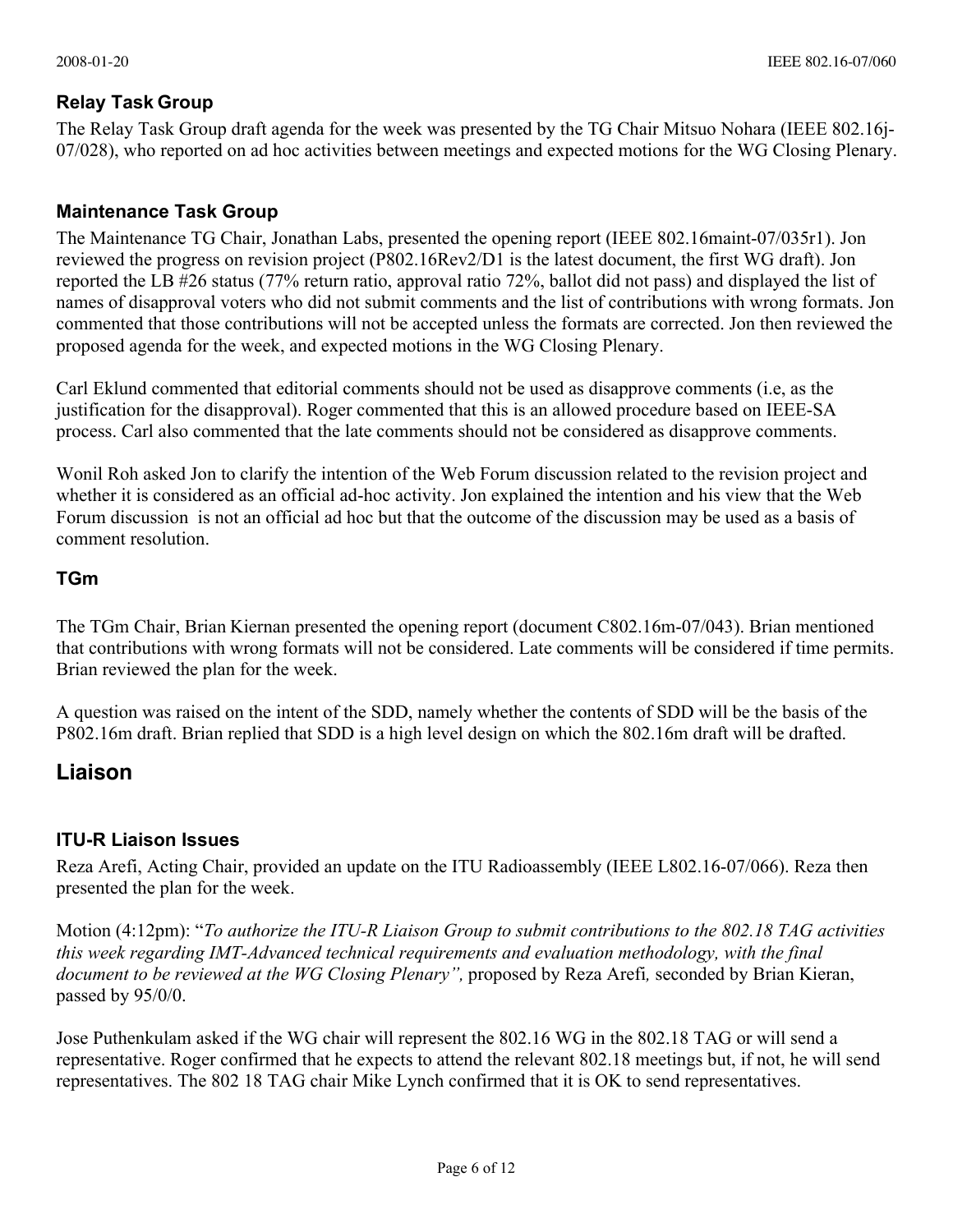Motion (4:12pm): "*To authorize the ITU-R Liaison Group to draft a document based on input contribution IEEE C802.16-07/026, tentatively approve it on behalf of the WG (subject to confirmation at the 802.16 Closing Plenary), and submit it for 802.18 review",* proposed by Reza Arefi*,* seconded by Sassan Ahmadi, passed by unanimous voice vote.

## **Charge to Task Groups: Actions and Reporting**

The TG Chairs were asked to ensure that minutes are recorded, previous minutes are approved, start and finish times are recorded for their meetings, motions are posted in advance, and motion times are recorded. The following logistical requirements were noted by the Chair:

## **Projectors**

LCD projectors are managed by VeriLAN. When your meeting has completed for the day or you need your room secure for lunch/dinner break, fill out the form at<http://newton.events.ieee.org/av>to notify VeriLAN. Use the notes field to notify VeriLAN that your group is breaking but will be returning to the room after lunch/dinner break. Once notification is sent via the web, VeriLAN is responsible for the security of the projector and your meeting chair is not required to wait for VeriLAN staff. If necessary, contact the VeriLAN Network Help Desk.

## **Meeting cancellation or early close**

The TG Chair must inform WG Chair if TG meetings are completed for the week earlier than planned so that the facilities can be released. The TG Chair must inform WG Chair in order to request extra meeting space.

## **Future Sessions <[http://ieee802.org/16/calendar.html>](http://ieee802.org/16/calendar.html)**

- [Session #52:](http://newton/16/16/meetings/mtg52/index.html) 12-15 November 2007: Atlanta, GA, USA, with [IEEE 802 Plenary Session.](http://ieee802.org/meeting)
- [Session #53:](http://newton/16/16/meetings/mtg53/index.html) 21-24 January 2008; Levi, Finland (hosted by Carl Eklund
- [Session #54:](http://ieee802.org/16/meetings/mtg54/index.html) 17-20 March 2008: Orlando, FL, USA, with [IEEE 802 Plenary Session](http://ieee802.org/meeting)
- [Session #55:](http://lan.wirelessman.org/16/meetings/mtg55/index.html) 12-15 May 2008 in Macau, China (hosted by Jianmin Lu)
- [Session #56:](http://ieee802.org/16/meetings/mtg56/index.html) 14-17 July 2008 in Denver, CO, USA, with [IEEE 802 Plenary Session](http://ieee802.org/meeting)
- [Session #57:](http://lan.wirelessman.org/16/meetings/mtg57/index.html) 12-15 Sept 2008: Interim Session; site to be determined at Closing Plenary of Session #52 *Proposals solicited*; please see [IEEE 802.16 Interim Session Guidelines.](http://lan.wirelessman.org/16/docs/04/80216-04_67.pdf)

Mitsuo Nohara announced his offer to host the session in Kobe, Japan.

- [Session #58:](http://lan.wirelessman.org/16/meetings/mtg58/index.html) 10-13 November 2008 in Dallas, TX, USA, with [IEEE 802 Plenary Session](http://ieee802.org/meeting)
- [Session #59:](http://lan.wirelessman.org/16/meetings/mtg59/index.html) Jan 2009: Interim Session; site to be determined at Closing Plenary of Session #54
- [Session #60:](http://lan.wirelessman.org/16/meetings/mtg60/index.html) 9-12 March 2009 with [IEEE 802 Plenary Session](http://ieee802.org/meeting)

## **New Business**

Roger provided the following info. Informational note: According to IEEE 802 Policies and Procedures (7.2.2):

*LMSC WG Chairs and Vice Chairs shall be elected by the WG and confirmed by the LMSC EC. Terms shall end at the end of the first plenary session of the next even numbered year.An individual who has served as Chair or Vice Chair of a given WG for a total of more than eight years in that office may not run for election to that office again, unless the question of allowing that individual to run for election again is approved by a 75% vote of the WG one plenary in advance of that election.*

Roger then asked the Vice Chair to take over the meeting and left the head table.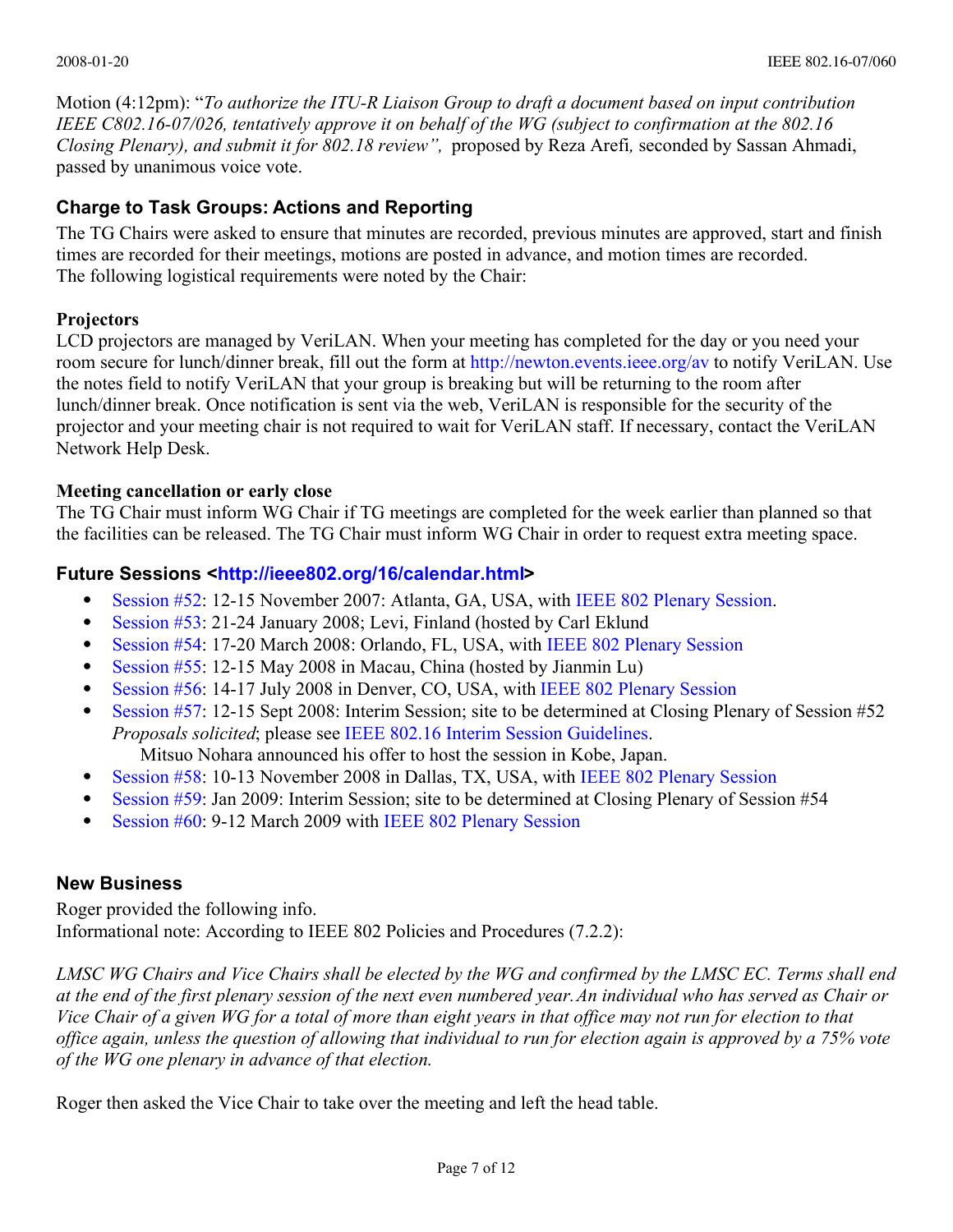Motion: *Per the third paragraph of section 7.2.2 of the IEEE 802 Policies and Procedures, to authorize and allow Roger Marks to run for re-election as Chair of the IEEE 802.16 Working Group in the election of March 2008.*

Motion by: Phil Barber Second by: Carl Eklund

There were discussions on the timing and necessity to have this motion. Jose Puthenkulam clarified the reason for the motion. Jon Labs called for the question to be called.

Motion passed by 171/0/1

Peiying Zhu requested that all attendees send a passport size photos to her so that Roger can post them on 802.16 WG web page.

Roger noted that he had been invited to make a presentation to the upcoming WINNER workshop in Munich and that, due to his unavailability, Mike Hart had offered to make the presentation on behalf of the Working Group. Roger asked Brian and Jose to help by reviewing the presentation. They agreed. Roger asked for any objections to this plan. No objection was raised.

Roger requested a show hands for attendance at each TG to make sure a proper room size assigned.

Maintenance: 50 Relay: 50 TGm: a few hundred

Motion to adjourn, at 4:45pm, proposed by John Norin , seconded by Ayman Naguib , passed with unanimous voice vote.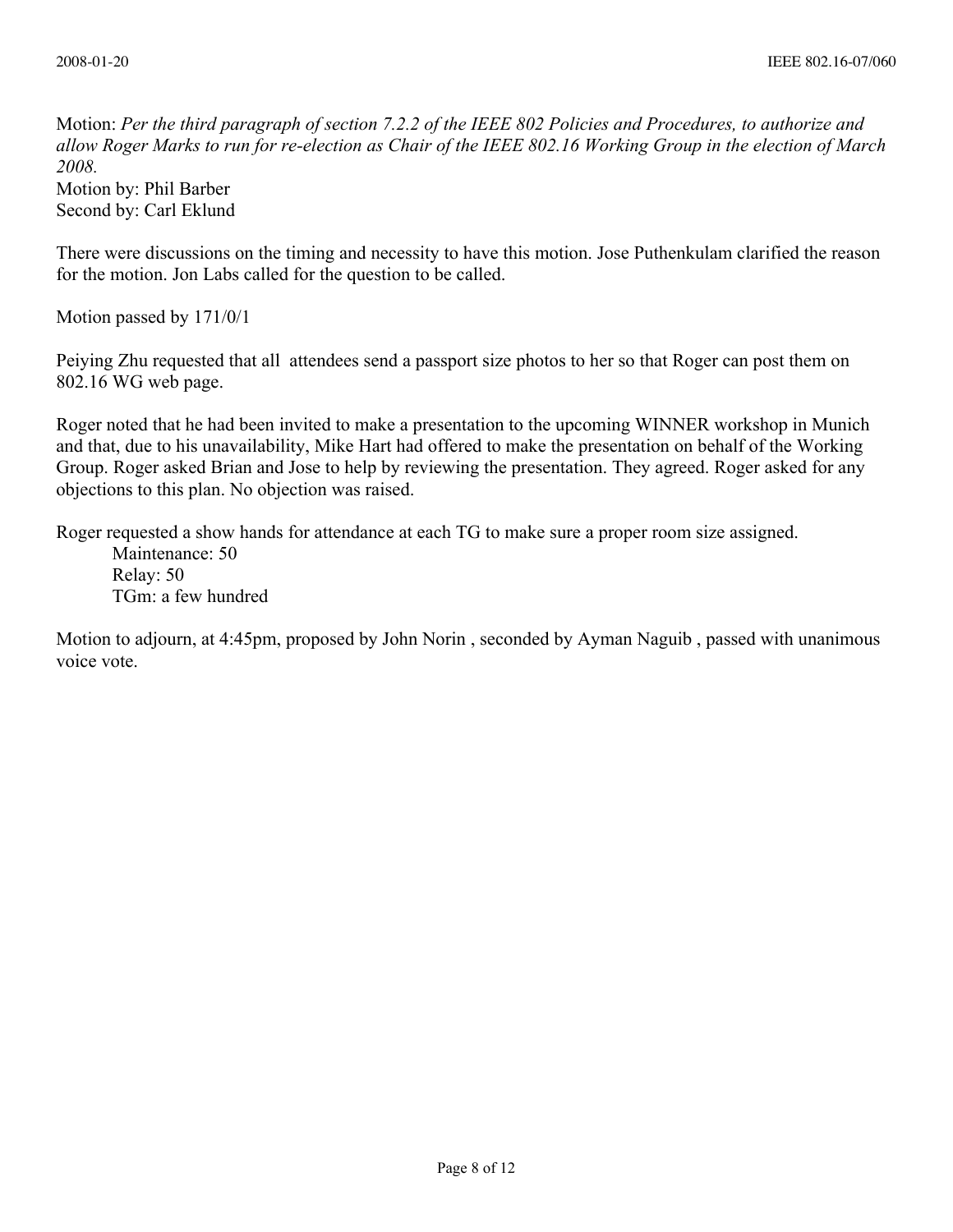## **IEEE 802.16 Session #52 Closing Plenary Meeting**

Sept 20 2007

## **Call to Order**

Roger called the meeting to order at 7:38 pm**.**

## **[Patent Policy Slides](http://standards.ieee.org/board/pat/pat-slideset.pdf)**

Chair reminded the attendees of the IEEE 802 patent policy.

## **Approval of Agenda**

The Closing Plenary agenda <[http://ieee802.org/16/meetings/mtg52/closing.html>](http://ieee802.org/16/meetings/mtg52/closing.html) was reviewed.

Motion (7:42pm): " To approve the Closing Plenary agenda [<http://ieee802.org/16/meetings/mtg52/closing.html](http://ieee802.org/16/meetings/mtg52/closing.html)[>",](http://ieee802.org/16/meetings/mtg52/closing.html%3E%E2%80%9D) proposed by Scott Probosco, seconded by Remi Chayer, passed with unanimous voice vote.

## **Liaison: ITU-R**

ITU-R Liaison Group Acting Chair, Reza Arefi, made a report (IEEE L802.16-07/072) and reviewed documents 18-07-0083-d5 and 18-07-0084-d5.

Motion (7:50pm): "To authorize the 802.16 Chair to submit, or support the submittal of, documents 18-07- 0083-d5 and 18-07-0084-d5 to the EC, accepting 802.11's proposed numbers regarding normalized peak spectral efficiency and intra-frequency maximum handover interruption time." , proposed by Reza Arefi, seconded by Sassan Ahmadi, approved without objection.

Motion (8:00pm): "To authorize the 802.16 Chair to submit, or support the submittal of, document L802.16- 07/068 to the EC.", proposed by Reza Arefi, seconded by Scott Probosco, approved without objection.

Roger thanked Reza for serving as Acting Chair.

## **[NetMan Task Group](file:///Users/roger/Documents/802/802.16/netman/index.html)**

A report was made by the TG Chair, Phillip Barber (IEEE 802.16netman-07/020).

**Motion (8:10 pm):** "To develop and issue the Draft document P802.16i/D6 based on the resolution of comments as recorded in 802.16-07/056r2.", Proposed by Phillip Barber, seconded by Jon Labs. passed 90/0/0.

**Motion (8:18 pm):** "To remand the P802.16i/D6 Draft for inclusion into the Revision Draft P802.16Rev2/D2", proposed by Phillip Barber, seconded by John Humbert, passed 87/0/0.

Jose asked if the draft is substantially completed? Phillip confirmed that it is. Jose also asked are there new disapprovals? Phil replied that there were no new disapproves.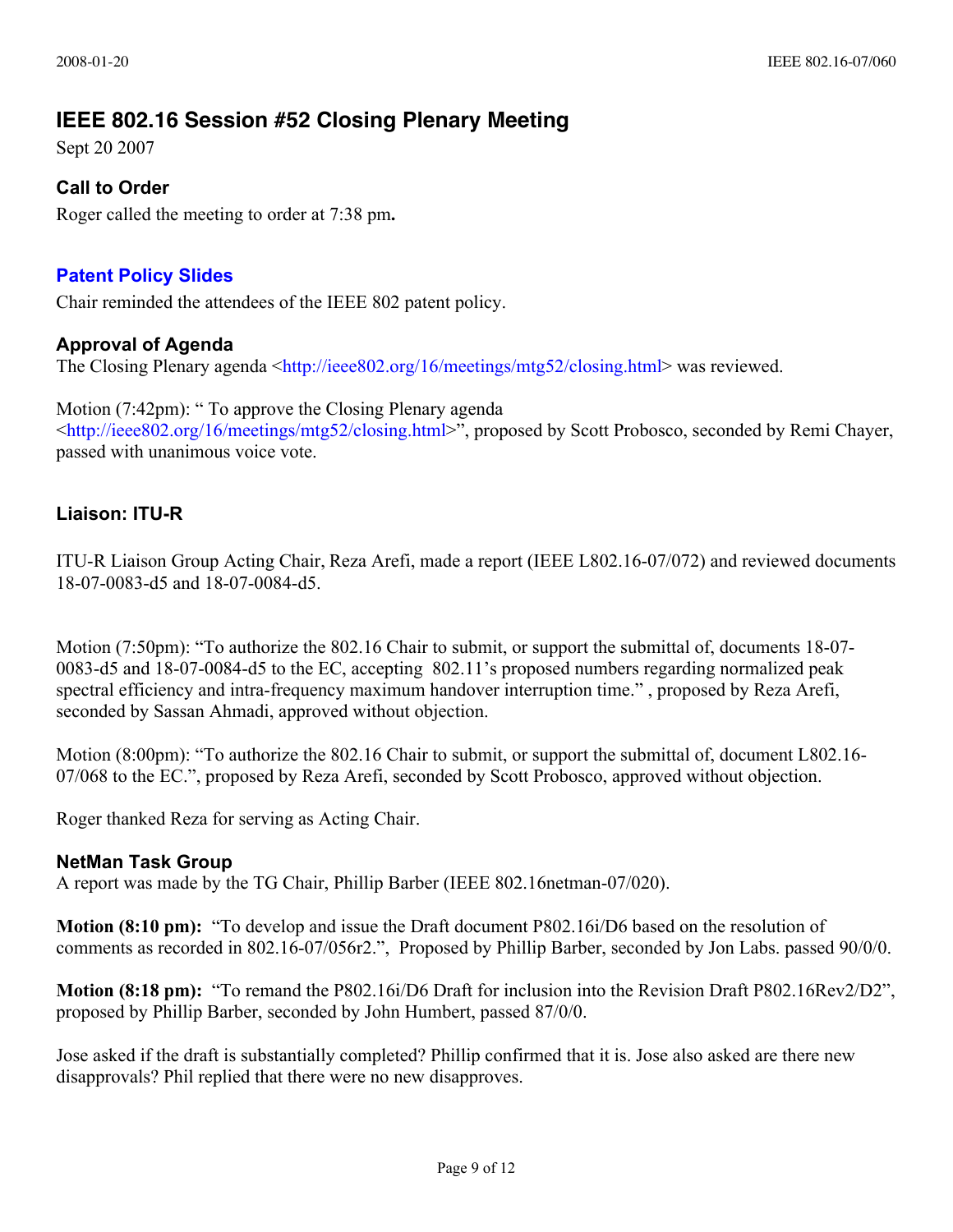**Motion (8:21 pm):** "To authorize the Working Group Chair to request the 802 EC that the P802.16i PAR be withdrawn", proposed by Phillip Barber, seconded by John Humbert, passed 81/0/0.

## **TGm**

A report was presented by TG Chair, Brian Kiernan (IEEE 802.16m-07/045r2).

## **Liaison: 802.21**

IEEE 802.21 Liaison official Peretz Feder presented a report (L802.11-07/071r1) on 802.21 WG activities.

## **Liaison: IETF**

David Johnston gave a verbal update on activity to review documents from IETF's 16ng Working Group. Roger requested that David submit a contribution documenting his report. David agreed.

## **[License-Exempt Task Group](file:///Users/roger/Documents/802/802.16/le/index.html)**

A report was made by TG Chair, Mariana Goldhamer (IEEE 802.16h-07/027).

John Humbert commented that it may be difficult to hold a call for comments with an open database and without a new draft. Mariana commented that she did not expect many comments and did not want to block members from making new comments.

A request was made to the TG Chair to summarize the hot issues in the LE TG. Mariana replied that there were no major technical issues; the issue is to develop solutions for many comments without proposed solutions, considering the limited resources in TG.

## **[Relay Task Group](file:///Users/roger/Documents/802/802.16/le/index.html)**

A report was made by the Relay TG Chair, Mitsuo Nohara (IEEE 802.16j-07/030) on the progress of the Relay TG.

Motion (9:25pm):" To develop and issue the draft document P802.16j/D2, based on the resolution of comments as recorded in 802.18-07/045r5, and to authorize the WG chair to initiate a Working Group Letter Ballot Recirculation on the revised draft to close around 14 Jan., 2008 AOE", moved by Mitsuo Nohara, seconded by Wen Tong, pass 77/5/15.

There were discussions whether the entire document for comments, some clarification were made. The normal recirculation procedure should be followed.

## **[Maintenance Task Group](http://lan.wirelessman.org/16/maint/index.html)**

A report was presented by TG Chair, Jon Labs (IEEE 802.16maint-07/038).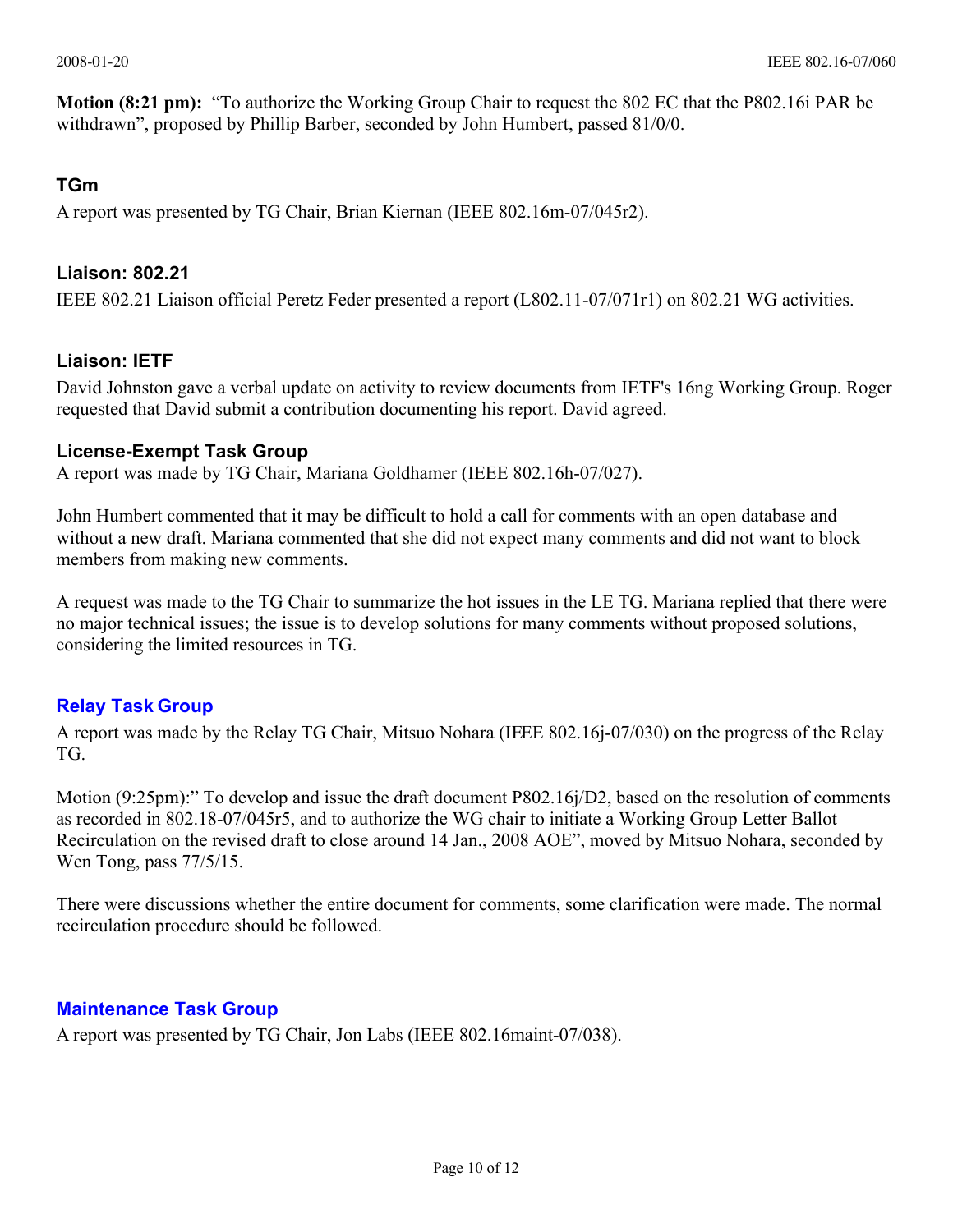Motion (7:10pm): "*To accept draft P802.16-Rev2/D1 as modified by the comment resolutions (802.16- 07/052r2) and open a Working Group Recirculation Letter Ballot on the entire draft (P802.16-Rev2/D2) .*", proposed by Jon Labs, seconded by Li Wang, passed by 103/0/2.

Roger commented that personally he would like to see the work to move quickly since there are other TG work pending on the completion of the revision.

## **Future Sessions <[http://ieee802.org/16/calendar.html>](http://ieee802.org/16/calendar.html)**

- [Session #52:](http://newton/16/16/meetings/mtg52/index.html) 12-15 November 2007: Atlanta, GA, USA, with [IEEE 802 Plenary Session.](http://ieee802.org/meeting)
- [Session #53:](http://newton/16/16/meetings/mtg53/index.html) 21-24 January 2008; Levi, Finland (hosted by Carl Eklund)

Carl provided some logistic information for the session.

- [Session #54:](http://ieee802.org/16/meetings/mtg54/index.html) 17-20 March 2008: Orlando, FL, USA, with [IEEE 802 Plenary Session](http://ieee802.org/meeting)
- [Session #55:](http://lan.wirelessman.org/16/meetings/mtg55/index.html) 12-15 May 2008 in Macau, China (hosted by Jianmin Lu)
- [Session #56:](http://ieee802.org/16/meetings/mtg56/index.html) 14-17 July 2008 in Denver, CO, USA, with [IEEE 802 Plenary Session](http://ieee802.org/meeting)
- [Session #57:](http://lan.wirelessman.org/16/meetings/mtg57/index.html) 12-15 Sept 2008: Interim Session; site to be determined at Closing Plenary of Session #52 *Proposals solicited*; please see [IEEE 802.16 Interim Session Guidelines.](http://lan.wirelessman.org/16/docs/04/80216-04_67.pdf)
- [Session #58:](http://lan.wirelessman.org/16/meetings/mtg58/index.html) 10-13 November 2008 in Dallas, TX, USA, with [IEEE 802 Plenary Session](http://ieee802.org/meeting)
- [Session #59:](http://lan.wirelessman.org/16/meetings/mtg59/index.html) Jan 2009: Interim Session; site to be determined at Closing Plenary of Session #54
- [Session #60:](http://lan.wirelessman.org/16/meetings/mtg60/index.html) 9-12 March 2009 with [IEEE 802 Plenary Session](http://ieee802.org/meeting)

Motion (9:49pm) "To authorize the WG to act with or without Quorum in Session #53", proposed Mariana Goldhamer, seconded by Lei Wang, approved by unanimous voice vote.

Mitsuo Nohara proposed to host the Session #57 in Kobe, Japan (IUEEE C802.16-07/027 and S802.16-07/027).

Motion (10:07am) " To accept offer to hold Session #59 in Kobe, Japan", proposed by Andy Molisch, seconded by Jeffrey Tao, approved by unanimous voice vote.

## **Survey for Future IEEE 802 Plenary Venues**

Roger displayed a web site for the survey and encouraged people to participate.

## **Publicity**

Without objection, Roger will prepare [Session #52 Report.](http://newton.events.ieee.org/16/16/meetings/mtg50/report.html)

## **EC Motions**

Motion to withdraw .16i PAR

There was some discussion on the process of the 802.20 sponsor ballot and the proposed EC motion to suggest a modified entity voting method. Several members expressed their concerns.

Roger reminded the attendees that EC has a vacancy for the Recording Secretary position and encouraged people to volunteer.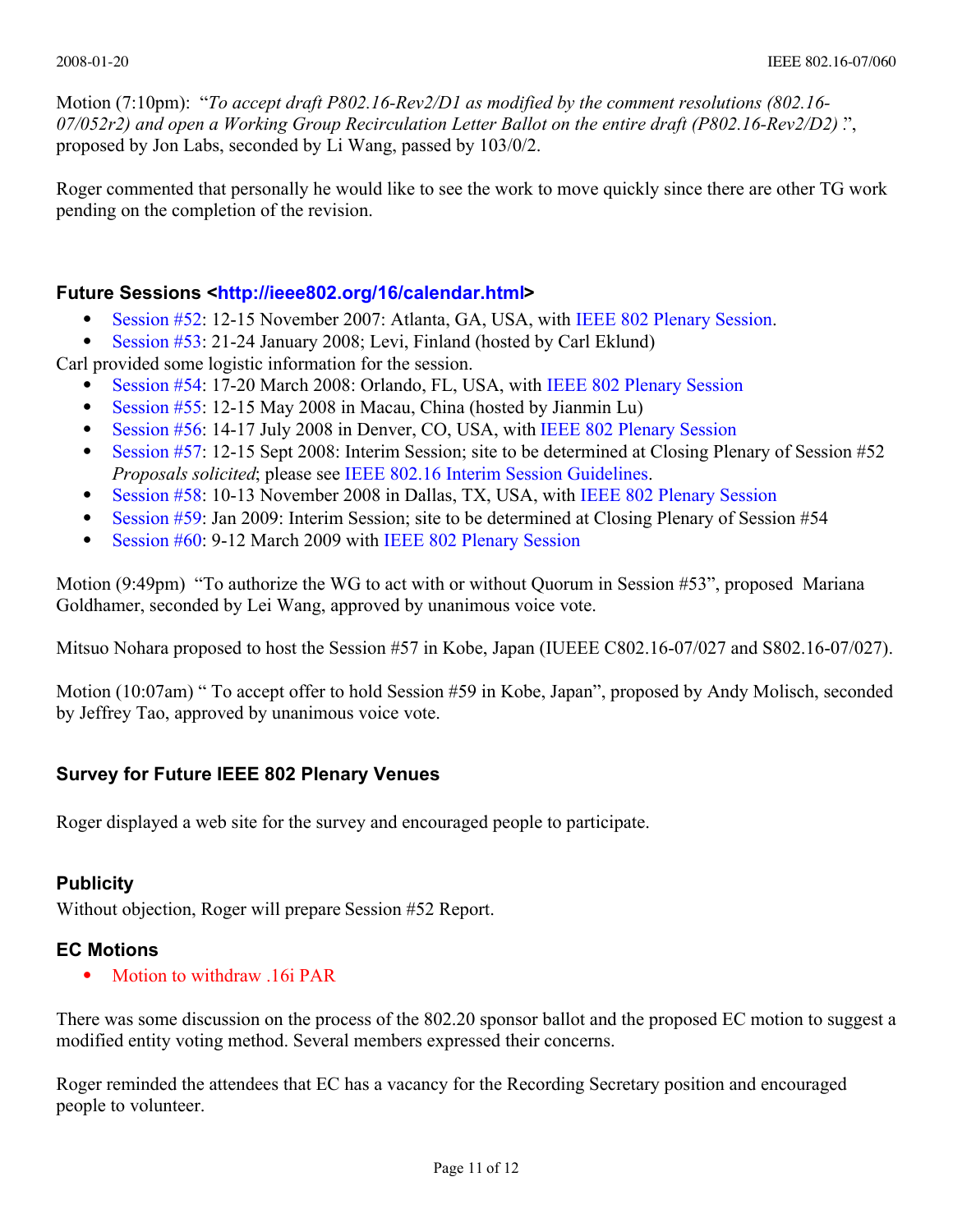## **New Business/Liaison**

Rath Vannithamby presented a report (L802.16-07/073) on the WWRF meeting, where he had presented an address on behalf of the 802.16 WG as previously authorized.

## **New Business**

Paul Piggin volunteered for the vacant Liaison Official position to the IEEE 802.19 TAG. No objections were raised. The WG Chair appointed Paul Piggin as Liaison Official to the IEEE 802.19 TAG and will notify the 802.19 TAG Chair Steve Shellhammer.

## **Closing**

A Motion (at 10:44 pm) to adjourn the meeting was made by David Johnston, seconded by Sean Cai, and carried by unanimous voice vote. The meeting was adjourned at 10:44 pm on Nov 15 2007.

## **Web References**

Session #51 Web Page <http://ieee802.org/16/meetings/mtg52> Session #50 Attendance and Participation List <http://ieee802.org/16/meetings/mtg52/reglist.html> Session #50 Report <http://ieee802.org/16/meetings/mtg52/report.html>

## **Attachments**

Working Group Membership List, following post-session updates.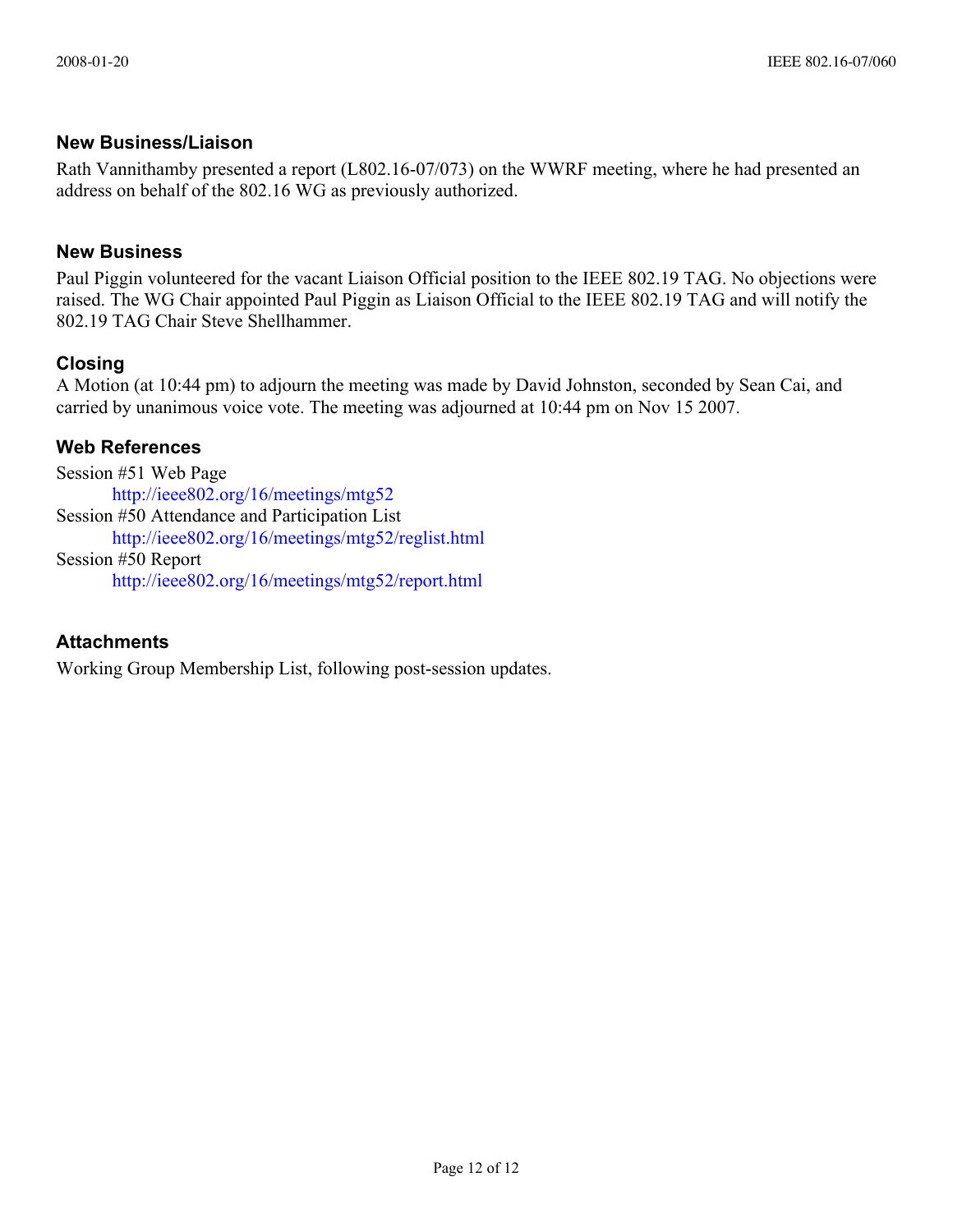# **The IEEE 802.16 Working Group on Broadband Wireless Access Standards**

# **IEEE 802.16 Members**

## **Updated: 2007-12-24**

Number of members: 377 Next scheduled update: following Session #52

See also:

- Rights of Membership
- Acquiring and Retaining IEEE 802.16 Membership
- Potential Members
- those recently losing membership
- Members in Peril
- Observers
- Update your contact information
- Member and Observer contact databases (password required)

| <b>Name</b> Family | <b>Name</b> \Given | <b>Affiliation</b>                            | <b>City</b>       | <b>State</b> \Province | <b>Country</b> |
|--------------------|--------------------|-----------------------------------------------|-------------------|------------------------|----------------|
| Abrishami          | $\mathbf{Ray}$     | Fujitsu<br><b>Microelectronics</b><br>America | Sunnyvale         | CA                     | <b>USA</b>     |
| Ahmadi             | Sassan             | <b>INTEL</b><br><b>CORPORATION</b>            | <b>Hillsboro</b>  | OR                     | <b>USA</b>     |
| Ahn                | Junbae             | <b>SOLiD</b><br><b>Technologies</b>           | Seoul             |                        | Korea          |
| Andelman           | Dov                | <b>Intel</b>                                  | Raanana           |                        | <b>Israel</b>  |
| Arefi              | Reza               | <b>Intel Corporation</b>                      | <b>Hillsboro</b>  | OR                     | <b>USA</b>     |
| <b>Barber</b>      | Phillip            | Huawei                                        | Plano             | <b>TX</b>              | <b>USA</b>     |
| <b>Baum</b>        | Kevin              | Motorola                                      | Schaumburg        | $\mathbb{L}$           | <b>USA</b>     |
| <b>Bims</b>        | <b>Harry</b>       | Apple                                         | <b>Menlo Park</b> | CA                     | <b>USA</b>     |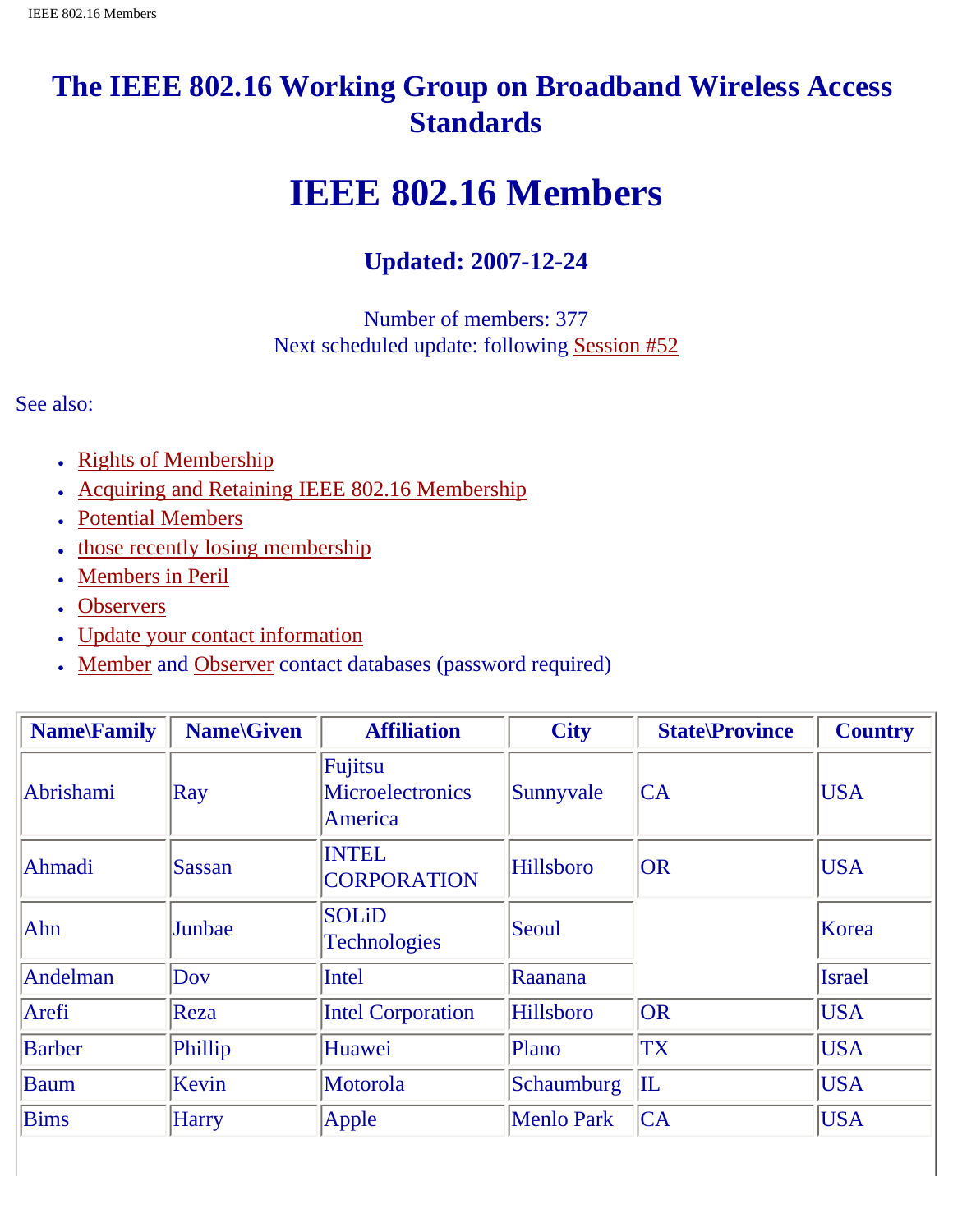| Boariu          | <b>Adrian</b>      | <b>Nokia Siemens</b><br><b>Networks</b> |                          | TX          | <b>USA</b>         |
|-----------------|--------------------|-----------------------------------------|--------------------------|-------------|--------------------|
| <b>Boer</b>     | Jan                | Motorola                                | Utrecht                  |             | <b>Netherlands</b> |
| Bogenfeld       | <b>Eckard</b>      | T-Mobile                                | Darmstadt                |             | Germany            |
| <b>Boyer</b>    | <b>Adrian</b>      | <b>HARRIS</b><br><b>CORPORATION</b>     | Rochester                | <b>NY</b>   | <b>USA</b>         |
| <b>Brandt</b>   | <b>Achim</b>       | <b>Nokia Siemens</b><br><b>Networks</b> | Munich                   |             | Germany            |
| <b>Branlund</b> | Dale               | <b>BRN</b> Phoenix                      | Santa Clara              | CA          | <b>USA</b>         |
| <b>Brooks</b>   | Terri              | TruePosition, Inc.                      | Frisco                   | <b>TX</b>   | <b>USA</b>         |
| Cai             | Sean               | <b>ZTE Corporation</b>                  | San Diego                | CA          | <b>USA</b>         |
| Carlo           | <b>James</b>       | Huawei                                  | <b>Dallas</b>            | <b>TX</b>   | <b>USA</b>         |
| Castelow        | David              | Airspan<br>Communications<br>Ltd        | Uxbridge                 |             | UK                 |
| Cha             | Jaesun             | <b>ETRI</b>                             | Daejeon                  |             | Korea              |
| Chae            | <b>Suchang</b>     | <b>ETRI</b>                             | Daejeon                  |             | Korea              |
| Chang           | <b>Jae Hwan</b>    | <b>Samsung</b><br>Electronics           | Suwon-si                 | Gyeonggi-do | Korea              |
| Chang           | Sungcheol          | <b>ETRI</b>                             | Daejeon                  |             | Korea              |
| Chang           | Xin                | Huawei                                  |                          |             |                    |
| Chang           | Youngbin           | <b>Samsung</b><br>Electronics           |                          |             |                    |
| Chayat          | Naftali            | <b>Alvarion</b>                         | <b>Tel Aviv</b>          |             | <b>Israel</b>      |
| Chayer          | Rémi               | <b>Groupe Airtel</b><br>Telecom         | Saint-Hubert             | PQ          | Canada             |
| Chen            | <b>Kwang-Cheng</b> | <b>National Taiwan</b><br>University    | Taipei                   |             | <b>Taiwan</b>      |
| Chen            | Ren-Jr             | <b>ITRI</b>                             | <b>Hsinchu</b><br>County |             | Taiwan             |
| Chen            | Wei-Peng           | Fujitsu Labs. of<br>America             | Sunnyvale                | CA          | <b>USA</b>         |
| Cheng           | Paul               | MediaTek Inc.                           | Sunnyvale                | CA          | <b>USA</b>         |
| Chindapol       | Aik                | <b>Nokia Siemens</b><br><b>Networks</b> | Princeton                | NJ          | <b>USA</b>         |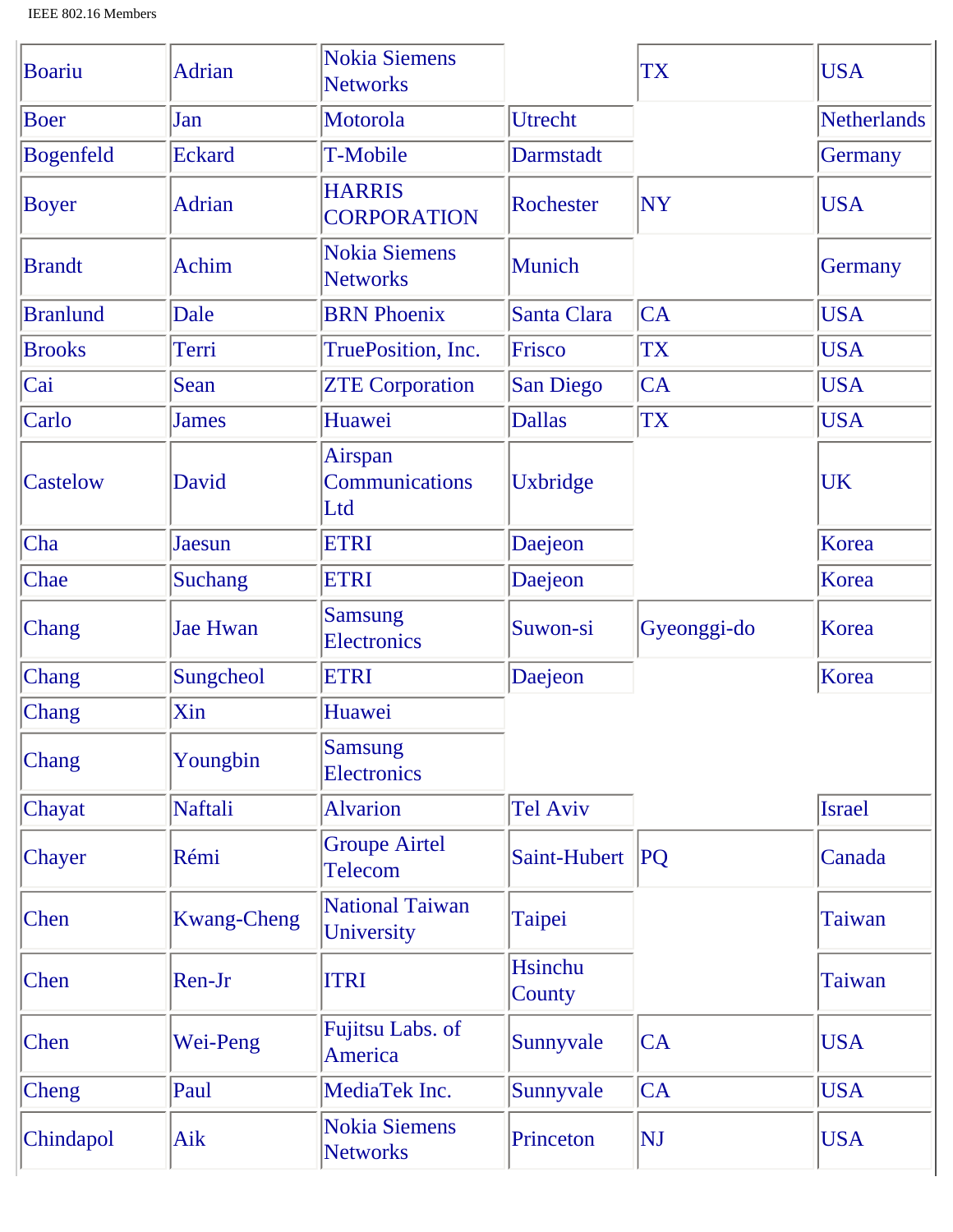| Chion           | Hua (Mary)       | ZTE Corp.                                 | <b>San Diego</b>        | <b>CA</b>      | <b>USA</b> |
|-----------------|------------------|-------------------------------------------|-------------------------|----------------|------------|
| Cho             | <b>Jaehee</b>    | <b>Samsung</b><br><b>Electronics</b>      | Suwon                   | Gyeonggi-do    | Korea      |
| $ $ Cho         | Jaeweon          | <b>Samsung</b><br><b>Electronics</b>      | Suwon                   | Gyeonggi-do    | Korea      |
| $ $ Cho         | Kihyoung         | <b>LG</b> Electronics                     | Anyang                  | Gyeonggi-do    | Korea      |
| Cho             | Myeon-Gyun       | <b>Samsung</b><br><b>Electronics</b>      | Suwon                   | Gyeonggi-do    | Korea      |
| Choi            | Hokyu            | <b>Samsung</b><br><b>Electronics</b>      | Sungnam-Shi Gyeonggi-do |                | Korea      |
| Choi            | Hyoung-Jin       | <b>TTA</b>                                | Seongnam                | Gyeonggi-do    | Korea      |
| Choi            | <b>Hyung-Nam</b> | <b>Infineon</b><br><b>Technologies AG</b> | Hannover                |                | Germany    |
| Choi            | In-Kyeong        | <b>ETRI</b>                               | Taejeon                 |                | Korea      |
| Choi            | <b>JinSoo</b>    | <b>LGE</b>                                | Anyang                  | Gyeonggi-do    | Korea      |
| Choi            | Joonyoung        | <b>Samsung</b><br><b>Electronics</b>      | Suwon                   | Gyeonggi-do    | Korea      |
| Choi            | Yang-Seok        | Intel corp                                | Hillsboro               | <b>OR</b>      | <b>USA</b> |
| Chou            | <b>Chie Ming</b> | <b>ITRI</b>                               | Hsinchu                 |                | Taiwan     |
| Chou            | Joey             | Intel                                     | Chandler                | AZ             | <b>USA</b> |
| <b>Chow</b>     | <b>Jerry</b>     | <b>ZTE Corporation</b>                    | San Diego               | CA             | <b>USA</b> |
| Chui            | Jimmy            | <b>NSN</b>                                | Princeton               | NJ             | <b>USA</b> |
| Chujo           | <b>Takafumi</b>  | Fujitsu<br>Laboratories Ltd.              | Yokohama                | Kanagawa       | Japan      |
| Chun            | <b>Jin Young</b> | <b>LG</b> Electronics                     | Anyang                  | Gyeonggi-do    | Korea      |
| Colban          | Erik             | <b>NextWave</b><br><b>Broadband Inc.</b>  | <b>San Diego</b>        | <b>CA</b>      | <b>USA</b> |
| <b>Comstock</b> | David            | Huawei                                    | San Diego               | <b>CA</b>      | <b>USA</b> |
| Costa           | José             | <b>NORTEL</b>                             | <b>Ottawa</b>           | ON             | Canada     |
| Crowley         | <b>Steven</b>    | NTT DoCoMo                                | Washington              | DC             | <b>USA</b> |
| <b>Cudak</b>    | <b>Mark</b>      | Motorola                                  | Schaumburg              | $ \mathbf{I} $ | <b>USA</b> |
| Dayal           | Pranav           | Qualcomm,<br>Incorporated                 | <b>San Diego</b>        | <b>CA</b>      | <b>USA</b> |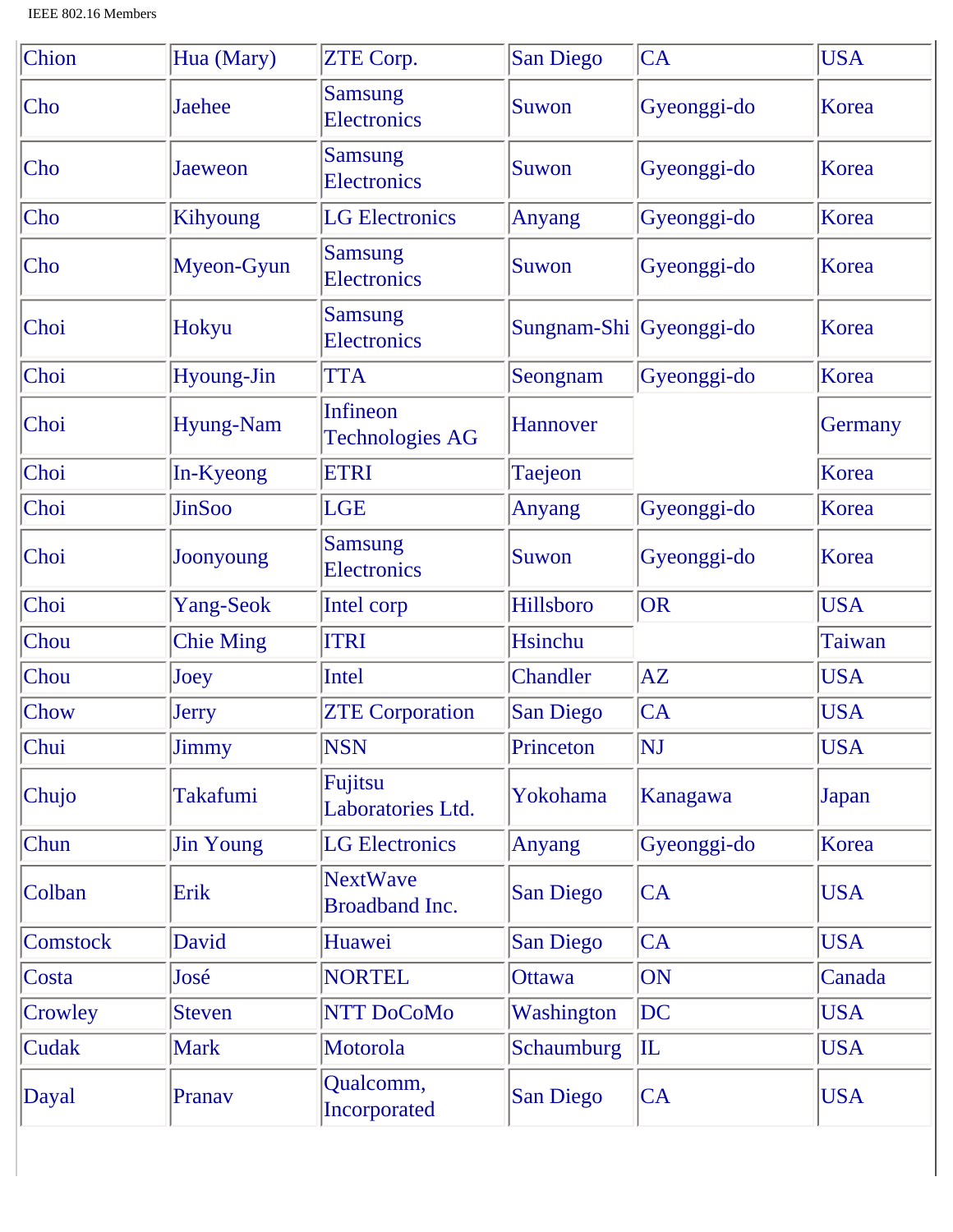| De Segovia  | Carlos          | <b>France Telecom</b>                            | Cesson<br>Sevigne        |                | France        |
|-------------|-----------------|--------------------------------------------------|--------------------------|----------------|---------------|
| Dhaliwal    | Upkar           | <b>Future Wireless</b><br><b>Technologies</b>    | <b>San Diego</b>         | <b>CA</b>      | <b>USA</b>    |
| Do          | Mi-Sun          | <b>Samsung AIT</b>                               | Yongin                   | Gyeonggi-do    | Korea         |
| Dong        | Xiaolu          | <b>CATR</b>                                      | <b>Beijing</b>           |                | China         |
| Doostnejad  | Roya            | Redline<br>Communications                        | markham                  | ON             | Canada        |
| Eastwood    | Lester          | Motorola                                         | Schaumburg               | $ {\rm IL} $   | <b>USA</b>    |
| Eklund      | Carl            | <b>Nokia Siemens</b><br><b>Networks</b>          | Helsinki                 |                | Finland       |
| Erlihson    | Michael         | <b>Runcom</b>                                    | <b>Rishon</b><br>Lezion  |                | <b>Israel</b> |
| Etemad      | Kamran          | <b>Intel Corporation</b>                         | Potomac                  | <b>MD</b>      | <b>USA</b>    |
| Fahldieck   | <b>Torsten</b>  | <b>Alcatel-Lucent</b>                            | Stuttgart                |                | Germany       |
| Feder       | Peretz          | <b>Alcatel-Lucent</b>                            | Whippany                 | NJ             | <b>USA</b>    |
| Feng        | Shulan          | <b>HiSilicon</b>                                 | <b>Beijing</b>           | <b>Beijing</b> | China         |
| Fong        | Mo-Han          | <b>Nortel Networks</b>                           | <b>Ottawa</b>            | ON             | Canada        |
| Freedman    | <b>Avraham</b>  | <b>Hexagon System</b><br><b>Engineering Ltd.</b> | Petah-Tikva              |                | <b>Israel</b> |
| Fu          | I-Kang          | MediaTek Inc.                                    | <b>Hsinchu</b>           |                | Taiwan        |
| Gal         | Dan             | Alcatel-Lucent                                   | Whippany                 | NJ             | <b>USA</b>    |
| Glassford   | Rob             | <b>BT</b>                                        | Ipswich                  | <b>Suffolk</b> | <b>UK</b>     |
| Goh         | <b>Wee Peng</b> | <b>NextWave</b><br><b>Broadband Inc.</b>         | <b>San Diego</b>         | CA             | <b>USA</b>    |
| Goldhamer   | Mariana         | <b>Alvarion Ltd.</b>                             | <b>Tel Aviv</b>          |                | <b>Israel</b> |
| Golshan     | Reza            | fujitsu<br>microelectronics<br>america           | Sunnyvale                | CA             | lusa          |
| Grandblaise | David           | Motorola                                         | Gif sur<br>Yvette        |                | France        |
| Guvenc      | <b>Ismail</b>   | <b>NTT DoCoMo</b>                                | Palo Alto                | CA             | <b>USA</b>    |
| Hadad       | Zion            | runcom                                           | <b>Rishon Le</b><br>Zion |                | <b>Israel</b> |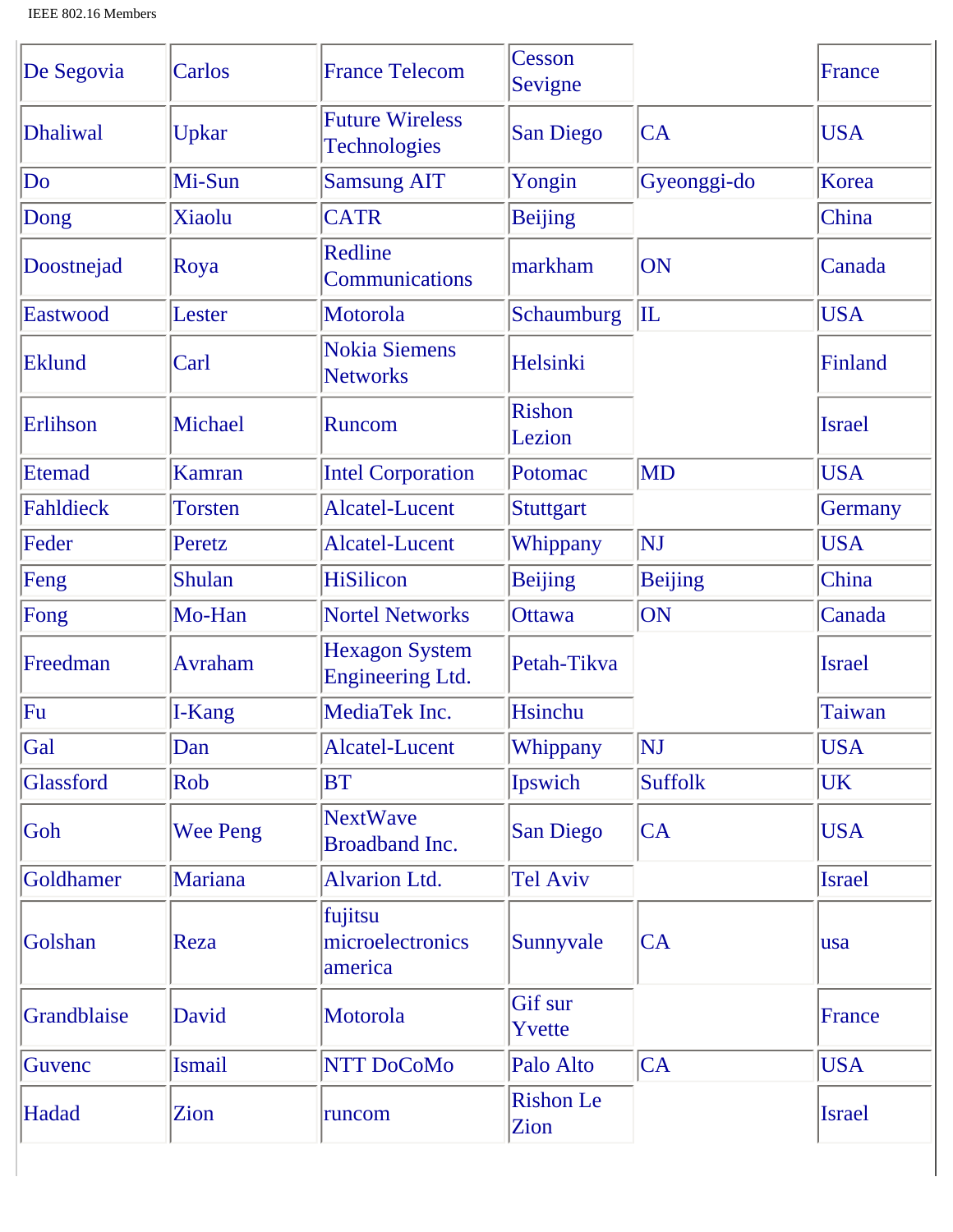| Hahn           | <b>GeneBeck</b>    | <b>LG Electronics</b>                                        |                   |                       | Korea              |
|----------------|--------------------|--------------------------------------------------------------|-------------------|-----------------------|--------------------|
| Hamiti         | <b>Shkumbin</b>    | Nokia                                                        | Helsinki          |                       | Finland            |
| Hamzeh         | <b>Belal</b>       | <b>Intel Corporation</b>                                     | Hillsboro         | OR                    | <b>USA</b>         |
| Hart           | <b>Mike</b>        | <b>UK Broadband</b>                                          | Uxbridge          |                       | UK                 |
| Hiddink        | Gerrit             | Motorola                                                     | Nieuwegein        | UT                    | <b>Netherlands</b> |
| Higuchi        | Keisuke            | <b>SANYO</b>                                                 | Gifu              |                       | Japan              |
| Ho             | <b>Chieh Yuan</b>  | <b>MediaTek Inc</b>                                          | <b>HsinChu</b>    |                       | Taiwan             |
| Ho             | Minnie             | <b>Intel Corporation</b>                                     | <b>Los Altos</b>  | CA                    | <b>USA</b>         |
| Hsiao          | <b>Chang-Lung</b>  | <b>ITRI</b>                                                  | <b>Hsinchu</b>    |                       | Taiwan             |
| Hsieh          | <b>Ching-Tarng</b> | <b>ITRI</b>                                                  | Hsinchu           |                       | Taiwan             |
| Hsieh          | Yu-Tao             | <b>Industrial</b><br>Technology<br><b>Research Institute</b> | Hsinchu           |                       | <b>Taiwan</b>      |
| Hsu            | <b>Chung-Hsien</b> | NCTU/MediaTek<br>Inc.                                        | <b>Hsinchu</b>    |                       | <b>Taiwan</b>      |
| Hsu            | <b>Hsien-Tsung</b> | Consultant                                                   | Taipei            | <b>Taoyuan County</b> | Taiwan             |
| Hsu            | <b>Yuan-Ying</b>   | <b>Telcordia Applied</b><br><b>Research Center</b><br>TW Co. | Taipei            |                       | <b>Taiwan</b>      |
| Hu             | <b>Teck</b>        | <b>Nokia Siemens</b><br><b>Networks</b>                      | <b>Boca Raton</b> | $\rm{FL}$             | <b>USA</b>         |
| Hu             | Wendong            | <b>STMicroelectronics</b>                                    | San Jose          | CA                    | <b>USA</b>         |
| <b>Huang</b>   | Cancan             | <b>ZTE Cooperation</b>                                       | San Diego         | CA                    | <b>USA</b>         |
| Hui            | Junhong            | <b>ETRI</b>                                                  | Daejeon           |                       | Korea              |
| Humbert        | John               | Sprint                                                       | Overland<br>Park  | <b>KS</b>             | <b>USA</b>         |
| Hur            | Yerang             | Posdata                                                      | Santa Clara       | CA                    | <b>USA</b>         |
| <b>Hwang</b>   | <b>InSeok</b>      | <b>Samsung</b><br><b>Electronics</b>                         | Suwon             | Gyeonggi-do           | Korea              |
| Ihm            | <b>Bin-Chul</b>    | <b>LG Electronics</b>                                        | Anyang            | Gyeonggi-do           | Korea              |
| <b>Ikegami</b> | Tetsushi           | NICT/Meiji Univ.                                             | Kawasaki          |                       | Japan              |
| Inklebarger    | Tom                | Consultant                                                   | La Mesa           | CA                    | <b>USA</b>         |
| Jan            | <b>Yih Guang</b>   | <b>Tamkang</b><br>University                                 | Taipei            |                       | Taiwan             |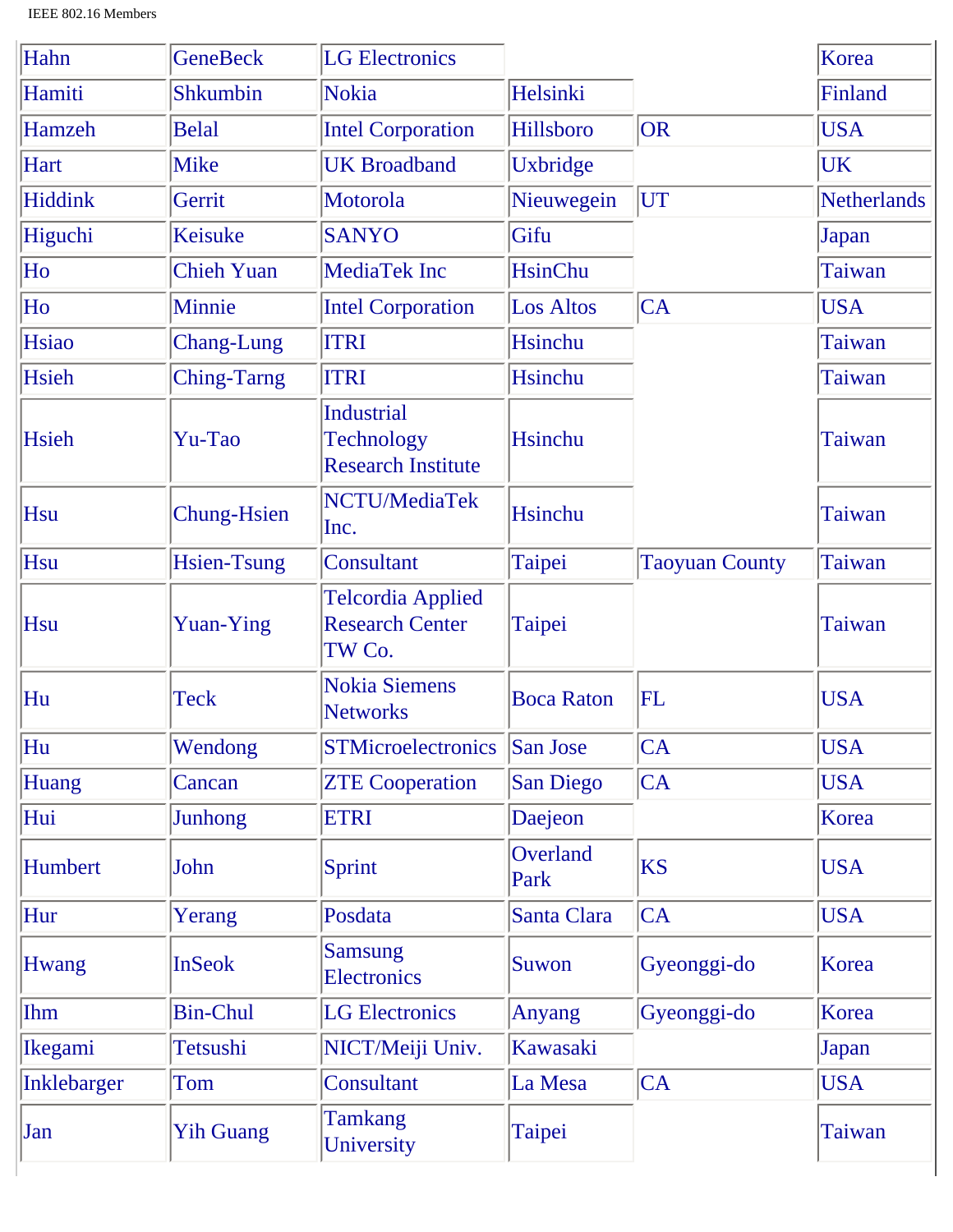| Jang                       | <b>Jaehyuk</b>             | <b>Samsung</b><br><b>Electronics</b>     | Suwon              | Gyeonggi-do           | Korea         |
|----------------------------|----------------------------|------------------------------------------|--------------------|-----------------------|---------------|
| Jee                        | Junghoon                   | <b>ETRI</b>                              | Daejon             | Chungcheongnam-<br>do | Korea         |
| <b>Jeniston</b><br>Deviraj | <b>Klutto Milleth</b>      | <b>CEWiT</b>                             | Chennai            | Tamilnadu             | India         |
| Jeong                      | <b>Moo Ryong</b>           | <b>NTT DoCoMo</b>                        | <b>San Jose</b>    | CA                    | <b>USA</b>    |
| Jha                        | Uma                        | Qualcomm                                 | <b>San Diego</b>   | CA                    | <b>USA</b>    |
| Jiang                      | Liang                      | <b>Intel Corp</b>                        | shanghai           |                       | China         |
| Jin                        | Lei                        | Huawei<br>Technologies Co.,<br>Ltd       |                    |                       |               |
| Jin                        | Sunggeun                   | <b>ETRI</b>                              | Seoul              |                       | Korea         |
| <b>Johnson</b>             | <b>Brian</b>               | <b>Texas Instruments</b>                 | Germantown         | MD                    | <b>USA</b>    |
| <b>Johnsson</b>            | <b>Kerstin</b>             | <b>Intel</b>                             | Palo Alto          | CA                    | <b>USA</b>    |
| Johnston                   | David                      | <b>Intel Corporation</b>                 | Hillsboro          | OR                    | <b>USA</b>    |
| Joo                        | Panyuh                     | <b>Samsung</b><br><b>Electronics</b>     | Suwon              | Gyeonggi-do           | Korea         |
| Jung                       | Young-Ho                   | <b>Korea Aerospace</b><br>University     | Goyang-si          | Gyeonggi-do           | Korea         |
| Kanai                      | <b>Takeo</b>               | Softbank BB Corp.                        | <b>Tokyo</b>       |                       | Japan         |
| Kang                       | Hyunjeong                  | <b>Samsung</b><br><b>Electronics</b>     | Suwon              | Gyeonggi-do           | Korea         |
| Kang                       | <b>Seung Hyun</b>          | <b>LG Electronics</b>                    | Anyang-shi         | Gyeonggi-do           | Korea         |
| Kaplan                     | Ted                        | <b>DirecTV</b>                           | Washington         | DC                    | <b>USA</b>    |
| Kelman                     | Ofer                       | <b>Pointer Telocation</b><br>Ltd.        | Givatayim          |                       | <b>Israel</b> |
| Khalona                    | Ramon                      | <b>NextWave</b><br><b>Broadband Inc.</b> | <b>San Diego</b>   | CA                    | <b>USA</b>    |
| Kiernan                    | <b>Brian</b>               | InterDigital Comm,<br><b>LLC</b>         | King of<br>Prussia | PA                    | <b>USA</b>    |
| Kim                        | <b>Bong Ho</b>             | Posdata                                  | San Jose           | CA                    | <b>USA</b>    |
| Kim                        | Changkyoon                 | <b>Samsung Thales</b>                    | Yongin             | Gyeonggi-do           | Korea         |
| Kim                        | <b>Ronny (Yong-</b><br>Ho) | <b>LG</b> Electronics                    | Anyang-shi         | Gyeonggi-do           | Korea         |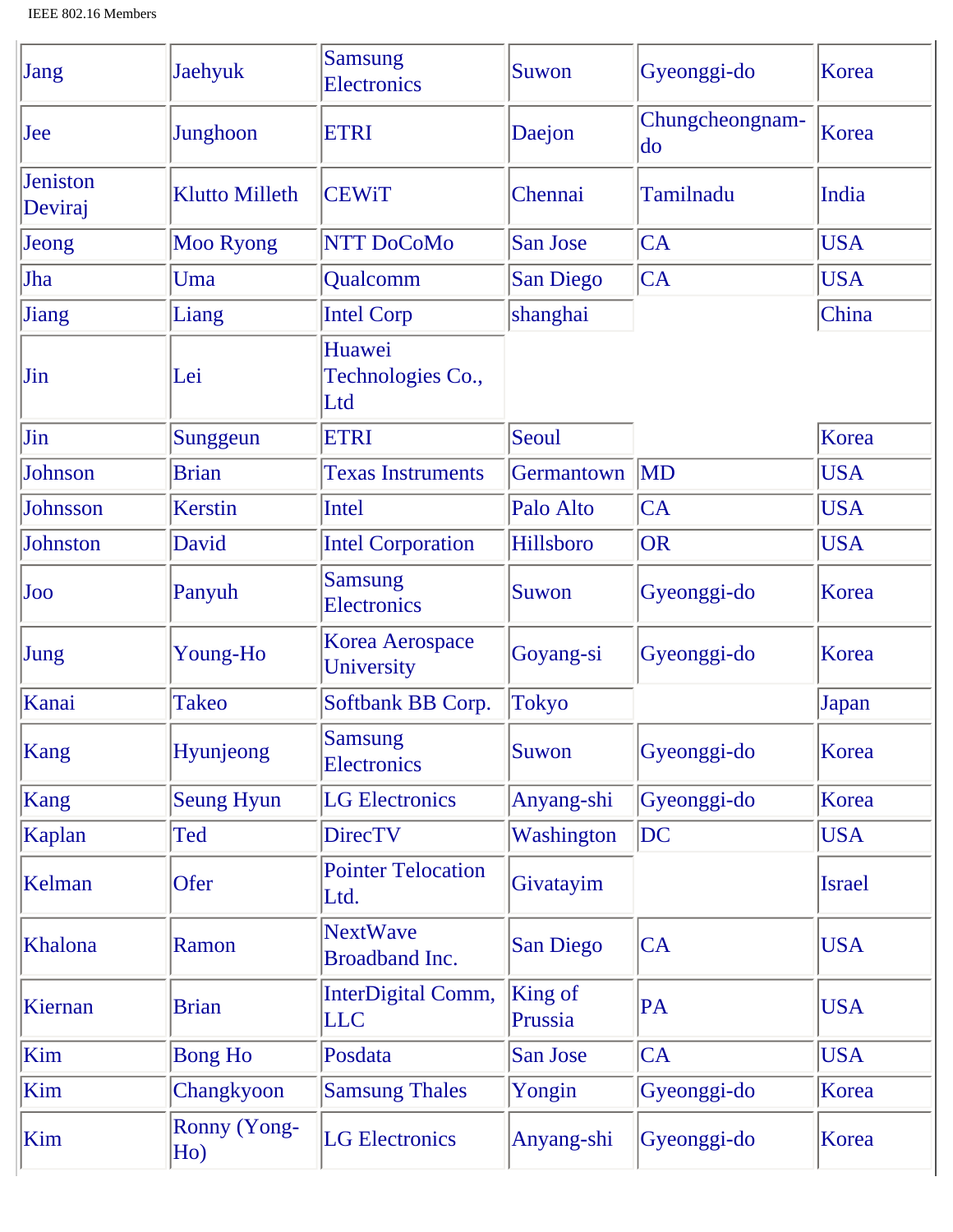| Kim             | Sang              | <b>LG Electronics</b><br><b>Mobile Research</b> | <b>San Diego</b>         | CA                        | <b>USA</b>    |
|-----------------|-------------------|-------------------------------------------------|--------------------------|---------------------------|---------------|
| Kim             | <b>Sang Youb</b>  | <b>Nortel</b>                                   | Richardson               | <b>TX</b>                 | <b>USA</b>    |
| Kim             | Seung-Jun         | <b>NEC Labs America</b>                         | Princeton                | NJ                        | <b>USA</b>    |
| Kim             | Sungkyung         | <b>ETRI</b>                                     | Daejeon                  |                           | Korea         |
| Kim             | <b>Taeyoung</b>   | <b>Samsung</b><br><b>Electronics</b>            | Suwon                    | Gyeonggi-do               | Korea         |
| Kim             | <b>Young Kyun</b> | samsung electronics suwon                       |                          | Gyeonggi-do               | Korea         |
| Kim             | Young-Il          | <b>ETRI</b>                                     |                          |                           | Korea         |
| Kim             | Young-jae         | <b>Samsung Thales</b>                           | Yong-In                  | Gyeonggi-do               | Korea         |
| Kim             | Youngho           | <b>Samsung</b><br><b>Electronics</b>            | <b>Suwon</b>             | Gyeonggi-do               | Korea         |
| Kim             | Yungsoo           | <b>Samsung</b><br><b>Electronics</b>            | <b>Suwon</b>             | Gyeonggi-do               | Korea         |
| Kishigami       | Takaaki           | Matsushita Electric<br>Industrial Co., Ltd.     | <b>Tokyo</b>             |                           | Japan         |
| <b>Kitroser</b> | Itzik             | Runcom                                          | <b>Rishon</b> Le<br>Zion |                           | <b>Israel</b> |
| Koc             | Ali               | <b>Intel Corp.</b>                              | Hillsboro                | <b>OR</b>                 | <b>USA</b>    |
| Koo             | Changhoi          | <b>Samsung</b><br><b>Electronics</b>            | Richardson               | <b>TX</b>                 | <b>USA</b>    |
| Koorapaty       | Havish            | Ericsson Inc.                                   |                          |                           | <b>USA</b>    |
| <b>Korakis</b>  | <b>Thanasis</b>   | Polytechnic<br>University                       | <b>Brooklyn</b>          | <b>NY</b>                 | <b>USA</b>    |
| <b>Korkmaz</b>  | Gokhan            | <b>ArrayComm LLC</b>                            | <b>San Jose</b>          | CA                        | <b>USA</b>    |
| Kuchi           | <b>Kiran</b>      | <b>Nokia Siemens</b><br><b>Networks</b>         | <b>Irving</b>            | <b>TX</b>                 | <b>USA</b>    |
| <b>Kuze</b>     | Toshiyuki         | Mitsubishi Electric                             | <b>Kamakura</b>          | Kanagawa                  | Japan         |
| <b>Kwak</b>     | <b>Byung-Jae</b>  | <b>ETRI</b>                                     | Daejeon                  |                           | Korea         |
| <b>Kwak</b>     | <b>Jin Sam</b>    | <b>LG Electronics</b>                           | <b>Anyang</b>            | Gyeonggi-do               | Korea         |
| Kwon            | Dong Seung        | <b>ETRI</b>                                     | Daejeon                  | Chungcheongnam-<br>$\log$ | Korea         |
| Kwon            | YoungHyoun        | <b>LG</b> Electronics                           | Anyang-si                | Gyeonggi-do               | Korea         |
| Labs            | Jonathan          | Wavesat, Inc.                                   | Dorval                   | PQ                        | Canada        |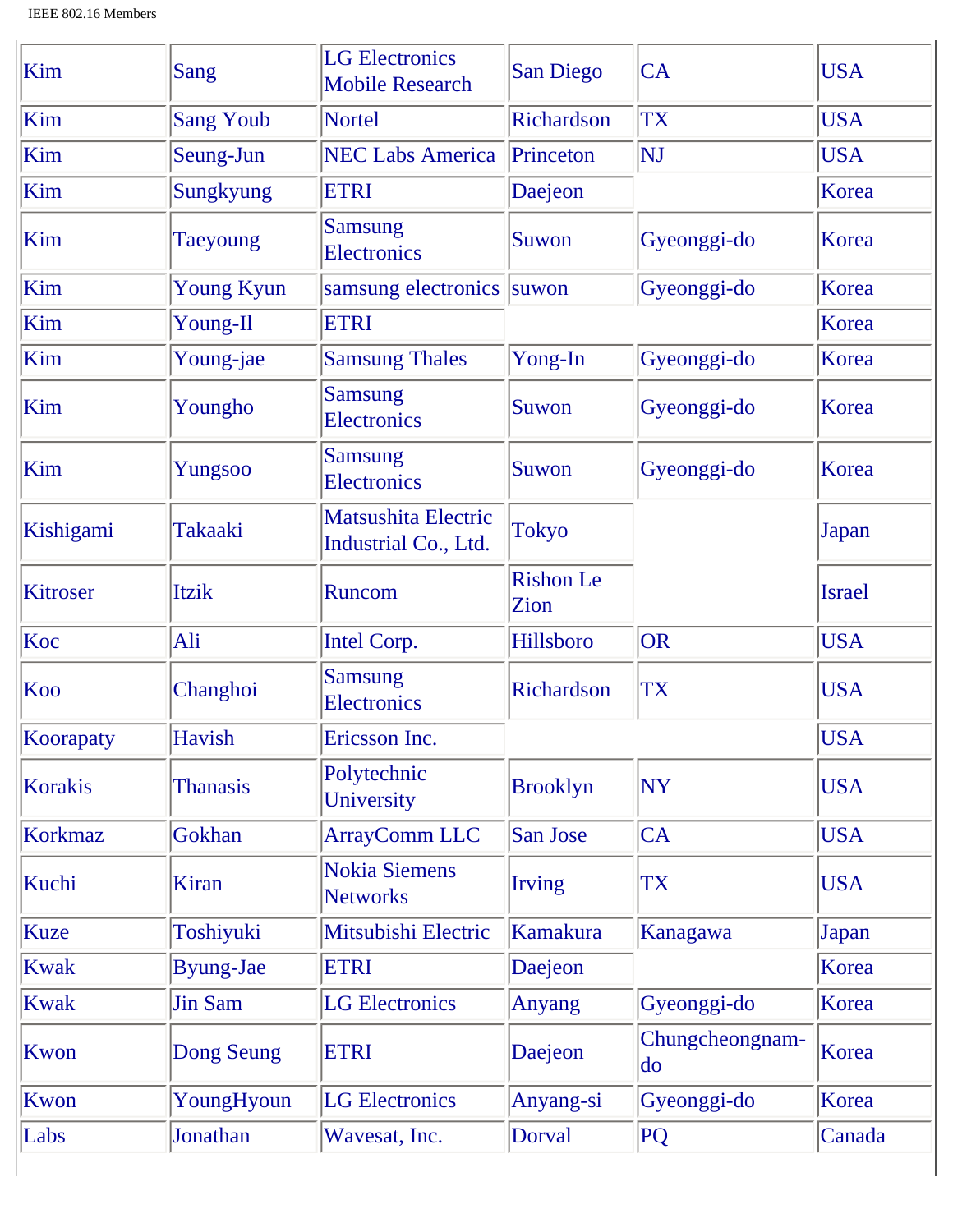| Lamoureux | <b>Jules Pierre</b> | Wavesat                                                       | Dorval                         | PQ                    | Canada        |
|-----------|---------------------|---------------------------------------------------------------|--------------------------------|-----------------------|---------------|
| Lee       | <b>Chun Fang</b>    | <b>MTK/NCTU</b>                                               | <b>Hsin Chu</b><br><b>City</b> | <b>Taiwan</b>         | Taiwan        |
| Lee       | <b>Hyun</b>         | <b>ETRI</b>                                                   | Daejeon                        |                       | Korea         |
| Lee       | Hyunjeong           | <b>Intel Corp</b>                                             | Hillsboro                      | OR                    | <b>USA</b>    |
| Lee       | Hyunwoo             | <b>LG</b> Electronics                                         | Anyang-Shi                     | Gyeonggi-do           | Korea         |
| Lee       | Jin                 | <b>LG</b> Electronics                                         | <b>Anyang</b>                  | Gyeonggi-do           | Korea         |
| Lee       | Ki-Dong             | <b>LG</b> Electronics<br><b>Mobile Research</b>               | <b>San Diego</b>               | CA                    | <b>USA</b>    |
| Lee       | Kyu Ha              | <b>Samsung Thales</b>                                         | Yongin                         | Gyeonggi-do           | Korea         |
| Lee       | Mihyun              | <b>Samsung</b><br><b>Electronics</b>                          | suwon-si                       | Gyeonggi-do           | Korea         |
| Lee       | Sang-Ho             | <b>ETRI</b>                                                   | Daejeon                        | Chungcheongnam-<br>do | Korea         |
| Lee       | <b>Seung Joon</b>   | <b>ETRI</b>                                                   | Daejeon                        |                       | Korea         |
| Lee       | <b>Sukwoo</b>       | <b>LG</b> Electronics                                         | <b>San Diego</b>               | CA                    | <b>USA</b>    |
| Lee       | Sungjin             | <b>Samsung</b>                                                | Suwon                          | Gyeonggi-do           | Korea         |
| Lee       | Wookbong            | <b>LG Electronics</b>                                         | <b>Anyang</b>                  | Gyeonggi-do           | Korea         |
| Lee       | Yang-Han            | <b>Tamkang</b><br>University                                  | Taipei                         |                       | <b>Taiwan</b> |
| Lee       | Youn-Tai            | <b>Institute for</b><br><b>Information</b><br><b>Industry</b> | Taipei                         | Taiwan                | <b>Taiwan</b> |
| Lee       | <b>Yung-Ting</b>    | Ш                                                             | Taipei                         |                       | Taiwan        |
| Lestable  | Thierry             | <b>Samsung</b><br>Electronics<br><b>Research Institute</b>    | staines                        |                       | UK            |
| Levanda   | <b>Matty</b>        | <b>WiNetworks</b>                                             | Herzliyya<br>Pituach           |                       | <b>Israel</b> |
| Li        | Guangjie            | <b>Intel</b>                                                  |                                |                       | China         |
| Li        | Jun                 | Nortel                                                        | Richardson                     | <b>TX</b>             | <b>USA</b>    |
| Li        | <b>Richard</b>      | <b>ITRI</b>                                                   | Hsinchu                        |                       | Taiwan        |
| Li        | Shaohua             | <b>Nokia Siemens</b><br><b>Networks</b>                       | <b>Beijing</b>                 |                       | China         |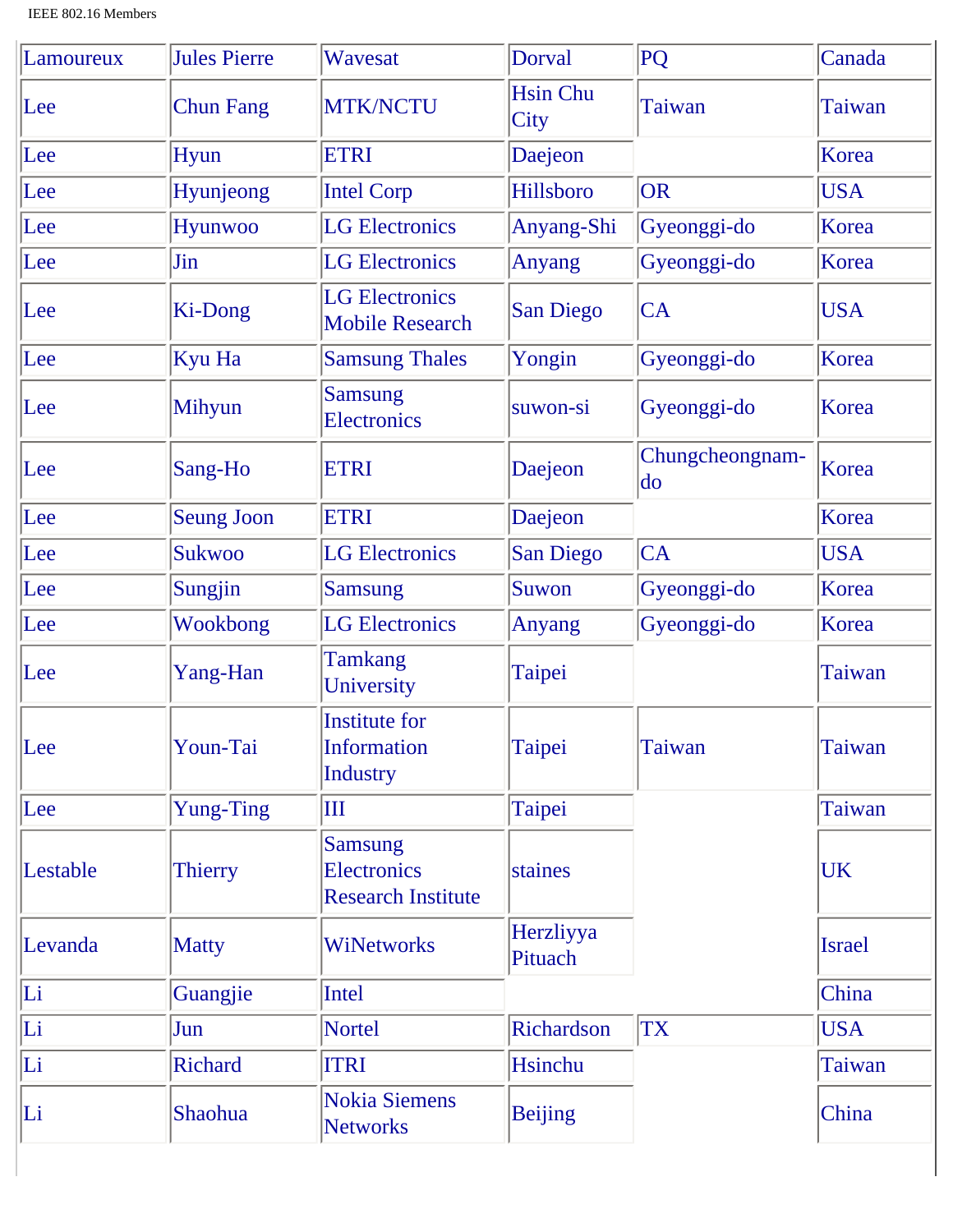| Li         | <b>Thomas</b>     | Silicon Corp.                                          | Fremont              | CA                        | <b>USA</b>    |
|------------|-------------------|--------------------------------------------------------|----------------------|---------------------------|---------------|
| Lim        | Aeri              | <b>Samsung</b><br>Electronics Co.,<br>Ltd.             | Suwon-city           | Gyeonggi-do               | Korea         |
| Lim        | Geunhwi           | <b>Samsung</b>                                         | Suwon                | Gyeonggi-do               | Korea         |
| Lim        | <b>Hyoung Kyu</b> | <b>Samsung</b><br><b>Electronics</b>                   | Suwon                | Gyeonggi-do               | Korea         |
| Lim        | <b>Junsung</b>    | <b>Samsung</b>                                         | Suwon                | Gyeonggi-do               | Korea         |
| Lim        | Kwangjae          | <b>ETRI</b>                                            | Daejeon              | Chungcheongnam-<br>$\log$ | Korea         |
| Lin        | Tzu-Ming          | <b>ITRI</b>                                            | Hsingchu             |                           | Taiwan        |
| Lin        | <b>Yuan Pin</b>   | NCTU/MediaTek<br>Inc.                                  | <b>Hsinchu</b>       |                           | <b>Taiwan</b> |
| Lindgren   | <b>Stefan</b>     | Ericsson                                               | Gothenburg           |                           | Sweden        |
| Liu        | Hang              | <b>Thomson Inc</b>                                     | Princeton            | <b>NJ</b>                 | <b>USA</b>    |
| Liu        | Yang              | <b>ZTE Corporation</b>                                 | Shenzhen             | Guangdong                 | China         |
| Liu        | Ying              | <b>ZTE Corporation</b>                                 | ShenZhen             | GuangDong                 | China         |
| Livschitz  | Michael           | <b>Schema</b>                                          | Herzlia              |                           | <b>Israel</b> |
| $ $ Lo     | <b>Titus</b>      | Neocific, Inc.                                         | <b>Bellevue</b>      | <b>WA</b>                 | <b>USA</b>    |
| Loa        | Kanchei           | <b>Institute for</b><br><b>Information</b><br>Industry | Taipei               | Taiwan                    | Taiwan        |
| Lu         | <b>Jianmin</b>    | Huawei                                                 | Plano                | TX                        | <b>USA</b>    |
| Lu         | Yanling           | Huawei                                                 | <b>Beijing</b>       | <b>Beijing</b>            | China         |
| Lynch      | Michael           | <b>Nortel Networks</b>                                 | Richardson           | TX                        | <b>USA</b>    |
| Madihian   | Mohammad          | <b>NEC</b>                                             | Princeton            | <b>NJ</b>                 | <b>USA</b>    |
| Maez       | David             | <b>Cisco Systems</b>                                   | Richardson           | <b>TX</b>                 | <b>USA</b>    |
| Magee      | David             | <b>Texas Instruments</b>                               | <b>Dallas</b>        | TX                        | <b>USA</b>    |
| Maggi      | Giovanni          | <b>Nokia Siemens</b><br><b>Networks</b>                | Cassina de<br>Pecchi |                           | <b>Italy</b>  |
| Maheshwari | <b>Shashikant</b> | <b>Nokia Siemens</b><br><b>Networks</b>                | irving               | TX                        | <b>USA</b>    |
| Makhijani  | <b>Mahesh</b>     | <b>Qualcomm</b> Inc                                    | San Diego            | CA                        | <b>USA</b>    |
| Malka      | Shlomo            | <b>Alvarion</b>                                        | Tel-Aviv             |                           | <b>Israel</b> |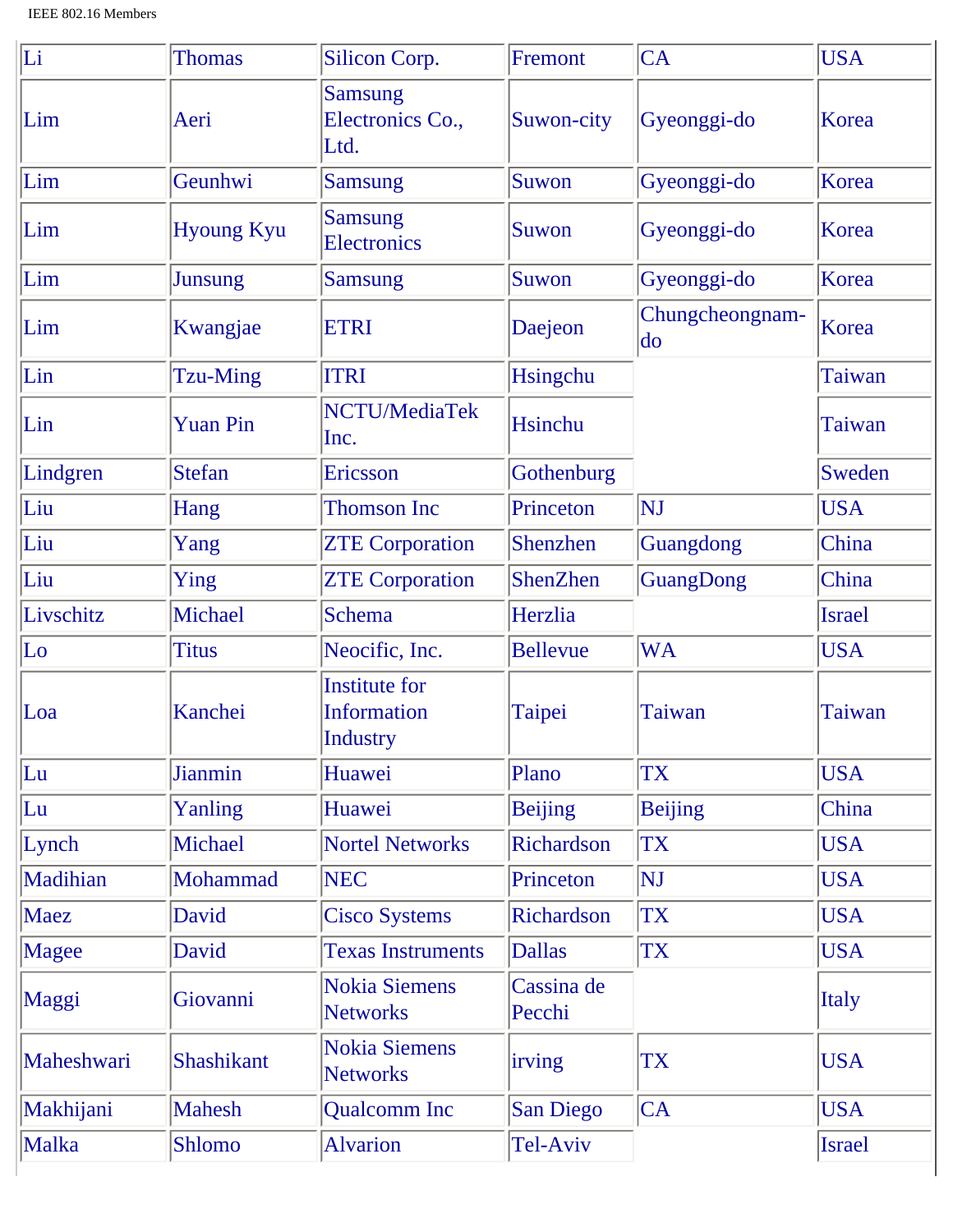| Mao              | Ronald         | Huawei<br><b>Technologies</b>                        | <b>San Diego</b> | CA           | <b>USA</b> |
|------------------|----------------|------------------------------------------------------|------------------|--------------|------------|
| <b>Marks</b>     | Roger          | <b>NextWave</b><br><b>Broadband Inc.</b>             | Denver           | <b>CO</b>    | <b>USA</b> |
| Matache          | Adina          | <b>Marvell</b><br>Semiconductor                      | Mountain<br>View | <b>CA</b>    | <b>USA</b> |
| <b>Matsumoto</b> | Wataru         | Mitsubishi Electric<br>Corporation                   |                  | Kanagawa     | Japan      |
| <b>Mazzarese</b> | David          | <b>Samsung</b><br><b>Electronics</b>                 | Suwon            |              | Korea      |
| Mcbeath          | Sean           | Huawei                                               | Plano            | <b>TX</b>    | <b>USA</b> |
| Meddour          | Djamal-Eddine  | <b>Orange Labs</b>                                   | Lannion          |              | France     |
| Migaldi          | <b>Scott</b>   | Motorola                                             | Schaumburg       | $ {\rm II} $ | <b>USA</b> |
| Min              | <b>Chan Ho</b> | <b>Samsung</b><br><b>Electronics</b>                 | Suwon            | Gyeonggi-do  | Korea      |
| Mohanty          | Shantidev      | <b>Intel Corporation</b>                             | Hillsboro        | <b>OR</b>    | <b>USA</b> |
| Molisch          | <b>Andreas</b> | Mitsubishi Electric<br><b>Research</b><br>Laboratory | Cambridge        | MA           | <b>USA</b> |
| Mollenauer       | <b>James</b>   | Motorola                                             | <b>Newton</b>    | <b>MA</b>    | <b>USA</b> |
| Monogioudis      | Pantelis       | <b>Alcatel-Lucent</b>                                | Marlborough      | <b>MA</b>    | <b>USA</b> |
| Moon             | <b>Sung Ho</b> | <b>LG</b> Electronics                                | Anyang           | Gyeonggi-do  | Korea      |
| Mukherjee        | Sayandev       | <b>Marvell</b><br>Semiconductor, Inc.                | Santa Clara      | CA           | <b>USA</b> |
| Music            | Wayne          | Motorola                                             | <b>Austin</b>    | <b>TX</b>    | lusa       |
| Nagai            | Yukimasa       | Mitsubishi Electric                                  | Kamakura         | Kanagawa     | Japan      |
| Naguib           | Ayman          | <b>Qualcomm</b> Inc                                  | Campbell         | CA           | <b>USA</b> |
| Nakamura         | Kenichi        | Fujitsu                                              | <b>Tokyo</b>     |              | Japan      |
| Nakamura         | Michiharu      | Fujitsu<br><b>Laboratories Ltd</b>                   | Yokosuka         | Kanagawa     | Japan      |
| Noh              | <b>Minseok</b> | <b>LG Electronics</b>                                |                  | Gyeonggi-do  | Korea      |
| Nohara           | <b>Mitsuo</b>  | KDDI R&D Labs.                                       | Chiyoda-ku       | <b>Tokyo</b> | Japan      |
| Norin            | John           | The DIRECTV<br>Group, Inc.                           | El Segundo       | CA           | <b>USA</b> |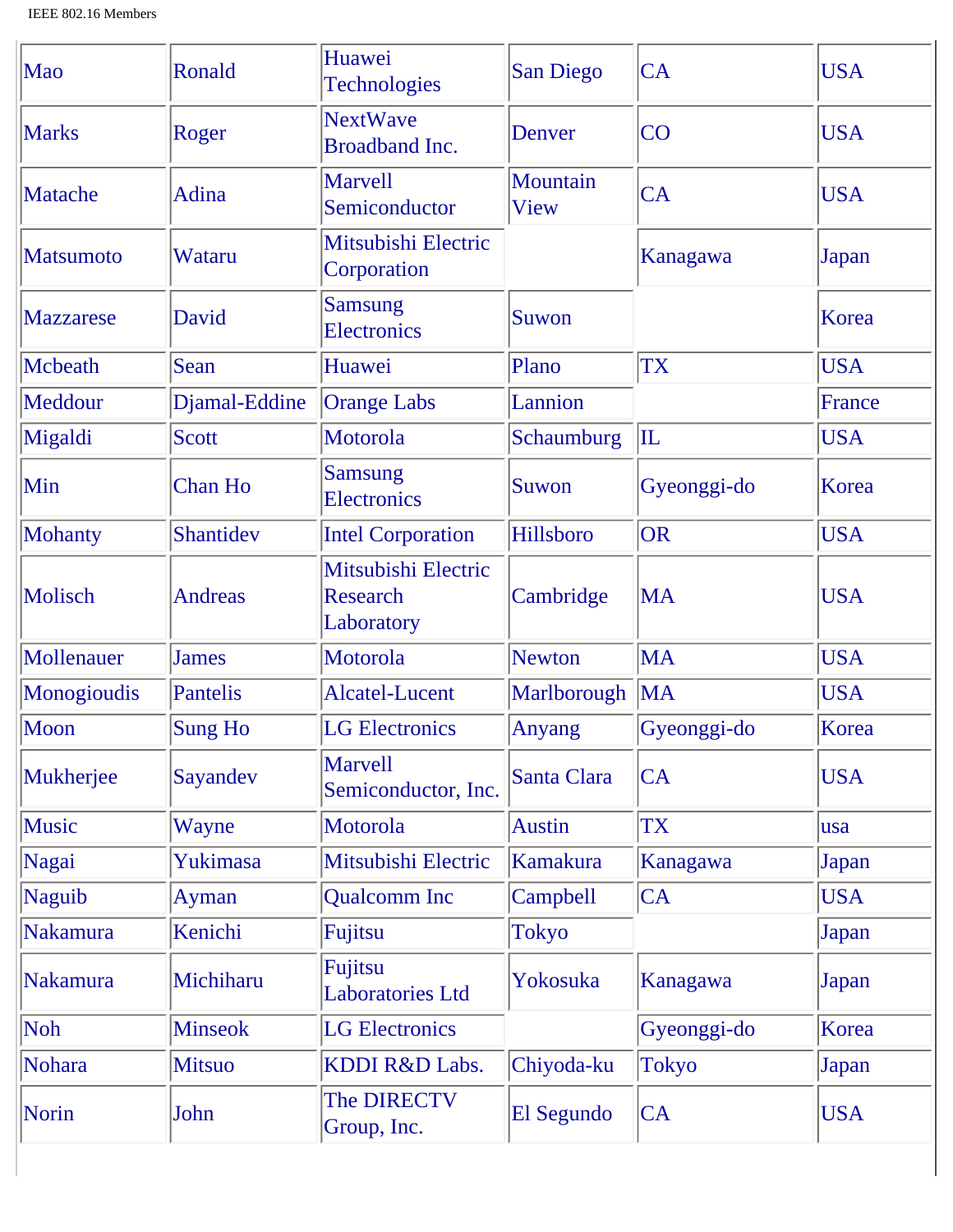| Novak          | <b>Robert</b>    | <b>Nortel</b>                                  | <b>Ottawa</b>    | ON           | Canada     |
|----------------|------------------|------------------------------------------------|------------------|--------------|------------|
| Oh             | Changyoon        | <b>Samsung</b>                                 |                  |              | Korea      |
| Oh             | <b>Min Seok</b>  | <b>LG</b> Electronics                          | <b>Anyang</b>    | Gyeonggi-do  | Korea      |
| Okuda          | <b>Masato</b>    | Fujitsu                                        | Kawasaki         | Kanagawa     | Japan      |
| Olszewski      | Kim              | <b>ZTE Corporation</b>                         | <b>San Diego</b> | CA           |            |
| Orlik          | Philip           | Mitsubishi Electric                            | Cambridge        | <b>MA</b>    | <b>USA</b> |
| Papathanassiou | <b>Apostolos</b> | <b>Intel Corporation</b>                       | Hillsboro        | <b>OR</b>    | <b>USA</b> |
| Paranchych     | David            | <b>Nortel</b>                                  | Richardson       | <b>TX</b>    | <b>USA</b> |
| Park           | <b>DS</b>        | <b>Samsung</b><br><b>Electronics</b>           | Suwon            | Gyeonggi-do  | Korea      |
| Park           | Jeongho          | <b>Samsung</b>                                 | Suwon            | Gyeonggi-do  | Korea      |
| Park           | Michael          | Qualcomm                                       |                  |              | Korea      |
| Patel          | Vijay            | <b>Andrew</b><br>Corporation                   | <b>Ashburn</b>   | VA           | <b>USA</b> |
| Peng           | Yan              | Huawei<br>Technologies Co.,<br>Ltd.            | Shanghai         |              | China      |
| Peterson       | Roger            | Motorola Labs                                  | Schaumburg       | $\mathbb{L}$ | <b>USA</b> |
| Piggin         | Paul             | <b>NextWave</b><br>Broadband Inc.              | <b>San Diego</b> | CA           | <b>USA</b> |
| Popoli         | Robert           | <b>DIRECTV</b>                                 | El Segundo       | CA           | <b>USA</b> |
| Poulin         | Darcy            | <b>SiGe</b><br>Semiconductor                   | Ottawa           | ON           | Canada     |
| Pourahmadi     | Vahid            | University of<br>Waterloo                      | Waterloo         | ON           | Canada     |
| Probasco       | <b>Scott</b>     | <b>Nokia</b>                                   | <b>Irving</b>    | <b>TX</b>    | <b>USA</b> |
| Puri           | Anuj             | <b>Beceem</b><br><b>Communications</b><br>Inc. | Santa Clara      | CA           | <b>USA</b> |
| Puthenkulam    | Jose             | <b>Intel Corporation</b>                       | Hillsboro        | OR           | <b>USA</b> |
| Qi             | Xin              | <b>Nokia Siemens</b><br><b>Networks</b>        | <b>Beijing</b>   |              | China      |
| Qian           | Nanjian (Jeff)   | <b>ZTE Corp.</b>                               | <b>San Diego</b> | CA           | <b>USA</b> |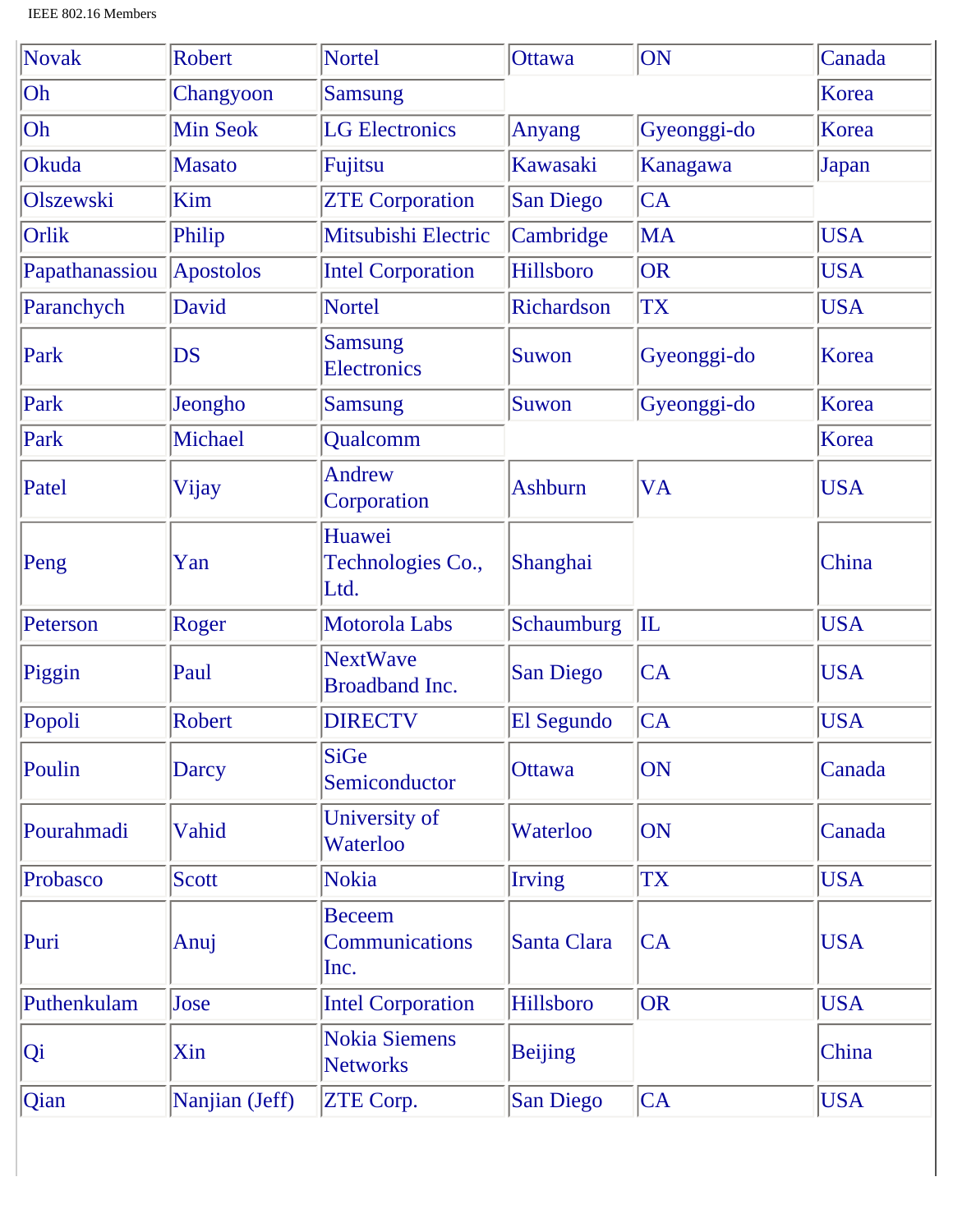| Qin          | Fei               | <b>Datang Mobile</b><br>Communication           | <b>Beijing</b>       |                | China      |
|--------------|-------------------|-------------------------------------------------|----------------------|----------------|------------|
| Qu           | Hongyun           | <b>ZTE Corporation</b>                          | Shenzhen             | Guangdong      | China      |
| Raghavan     | <b>Arvind</b>     | ArrayComm, LLC                                  | San Jose             | CA             | <b>USA</b> |
| Ramachandran | Shyamal           | Motorola                                        | Maitland             | FL             | <b>USA</b> |
| Reddy        | Ranga             | <b>US Army</b>                                  | Ft.<br>Monmouth      | NJ             | <b>USA</b> |
| Ren          | <b>Fang-Ching</b> | <b>ITRI</b>                                     | Hsinchu              |                | Taiwan     |
| Ren          | Weili             | <b>NEC</b>                                      | Reading              |                | <b>UK</b>  |
| Riegel       | Maximilian        | <b>Nokia Siemens</b><br><b>Networks</b>         | Munich               |                | Germany    |
| Roh          | <b>Kwanhee</b>    | <b>Samsung</b><br><b>Electronics</b>            | Suwon                | Gyeonggi-do    | Korea      |
| Roh          | Wonil             | <b>Samsung</b><br><b>Electronics Corp.</b>      | Suwon-city           | Gyeonggi-do    | Korea      |
| Rong         | <b>Zhigang</b>    | Huawei                                          | San Diego            | CA             | <b>USA</b> |
| Rouz         | <b>Adel</b>       | Fujitsu<br>Laboratories of<br><b>Europe Ltd</b> | <b>Hayes</b>         |                | UK         |
| Rubin        | Philip            | Philip A. Rubin<br>and Associates               | Washington           | DC             | <b>USA</b> |
| Ruck         | Herbert           | Navini                                          | Richardson           | <b>TX</b>      | <b>USA</b> |
| Ryu          | Kiseon            | <b>LG Electronics</b>                           | Anyang-shi           | Gyeonggi-do    | Korea      |
| Saed         | Aryan             | <b>PMC-Sierra</b>                               | <b>Burnaby</b>       | BC             | Canada     |
| Saifullah    | Yousuf            | <b>Nokia Siemens</b><br><b>Networks</b>         | <b>Irving</b>        | TX             | <b>USA</b> |
| Saito        | Kenji             | <b>KDDI</b> Corporation                         | Yokosuka             | Kanagawa       | Japan      |
| Sandhu       | <b>Sumeet</b>     | <b>Intel Corporation</b>                        | Santa Clara          | CA             | <b>USA</b> |
| Sarris       | <b>Ioannis</b>    | Mitsubishi Electric,<br><b>ITE BV VIL, U.K.</b> | Guildford            | <b>Surrey</b>  | UK         |
| Sayana       | Krishna           | Motorola                                        | Libertyville         | $ {\rm I\!L} $ | <b>USA</b> |
| Sayeedi      | Shahab            | Motorola                                        | Arlington<br>Heights | $ {\rm I\!L} $ | <b>USA</b> |
| Schaepperle  | Joerg             | Alcatel-Lucent                                  | Stuttgart            |                | Germany    |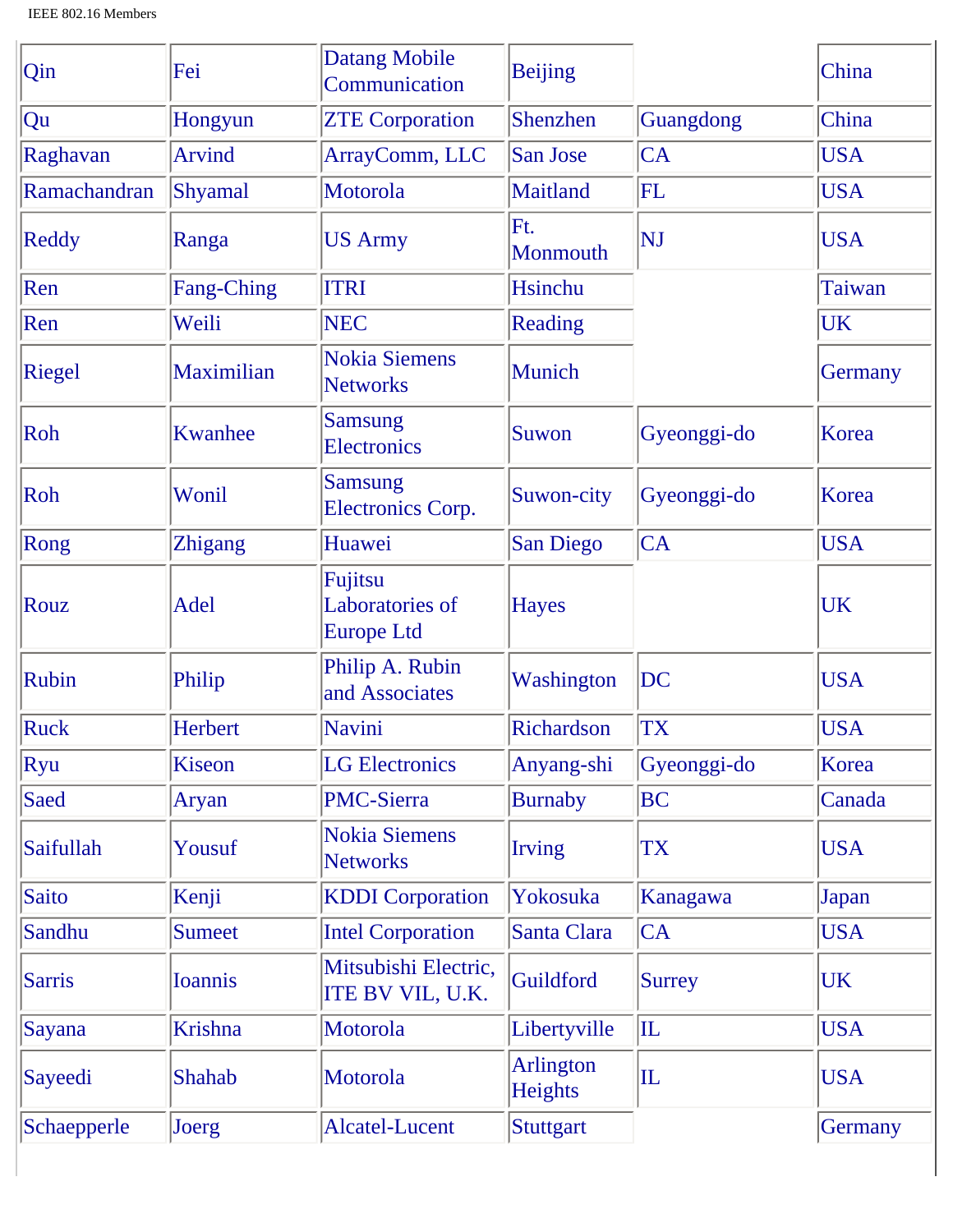| Schlanger    | Gary                | <b>IDT</b> Telecom                             | <b>Newark</b>               | NJ             | <b>USA</b>    |
|--------------|---------------------|------------------------------------------------|-----------------------------|----------------|---------------|
| Schumacher   | Joseph              | Motorola                                       | <b>Arlington</b><br>Heights | $ {\rm I\!L}$  | <b>USA</b>    |
| Seagren      | Chris               | <b>Sprint Nextel</b>                           | Overland<br>Park            | <b>KS</b>      | <b>USA</b>    |
| Senarath     | Gamini              | <b>Nortel Networks</b>                         | <b>Ottawa</b>               | ON             | Canada        |
| Shah         | <b>Jigar</b>        | <b>Scalable Network</b><br><b>Technologies</b> | <b>Los Angeles</b>          | CA             | <b>USA</b>    |
| Shalash      | Ahmed               | <b>Cairo University</b>                        | Giza                        |                | Egypt         |
| <b>Shang</b> | <b>Zheng</b>        | Huawei<br><b>Technologies</b>                  | Shanghai                    |                | China         |
| Sharon       | Ariel               | <b>NTIA/ITS</b>                                | <b>Boulder</b>              | <b>CO</b>      | <b>USA</b>    |
| <b>Sheen</b> | Wern-Ho             | <b>ITRI</b>                                    | Chutung                     | <b>Hsinchu</b> | Taiwan        |
| Shekalim     | Peretz              | Runcom                                         | Rishon<br>Lezion            | Netanya        | <b>Israel</b> |
| <b>Shen</b>  | Gang                | <b>Alcatel Shanghai</b><br><b>Bell</b>         | Shanghai                    | Shanghai       | China         |
| Sherman      | <b>Matthew</b>      | <b>BAE Systems</b>                             | Wayne                       | NJ             | <b>USA</b>    |
| Shim         | Jaejeong<br>(Brian) | <b>Samsung</b><br><b>Electronics</b>           | Suwon-si                    | Gyeonggi-do    | Korea         |
| Shively      | David               | AT&T                                           | Atlanta                     | <b>GA</b>      | <b>USA</b>    |
| Shono        | Takashi             | <b>Intel Corporation</b>                       | Tokyo                       |                | Japan         |
| <b>Shyy</b>  | D. J.               | <b>MITRE</b>                                   | McLean                      | <b>VA</b>      | <b>USA</b>    |
| Simkins      | <b>James</b>        | <b>Xilinx</b>                                  | <b>Salt Lake</b><br>City    | UT             | <b>USA</b>    |
| Sivanesan    | Kathiravetpillai    | Nortel                                         | Richardson                  | <b>TX</b>      | <b>USA</b>    |
| Sjoberg      | <b>Sten</b>         | <b>Ericsson AB</b>                             | Goteborg                    |                | Sweden        |
| $ $ So       | Tricci              | ZTE Corp.                                      | San Diego                   |                | <b>USA</b>    |
| Son          | <b>Jung Je</b>      | <b>Samsung</b><br><b>Electronics</b>           | Seoul                       | Gyeonggi-do    | Korea         |
| Son          | <b>Yeong Moon</b>   | <b>Samsung</b><br>Electronics                  | Suwon-si                    | Gyeonggi-do    | Korea         |
| Song         | Ting-Chen<br>(Tom)  | <b>ITRI</b>                                    | Hsingchu                    |                | Taiwan        |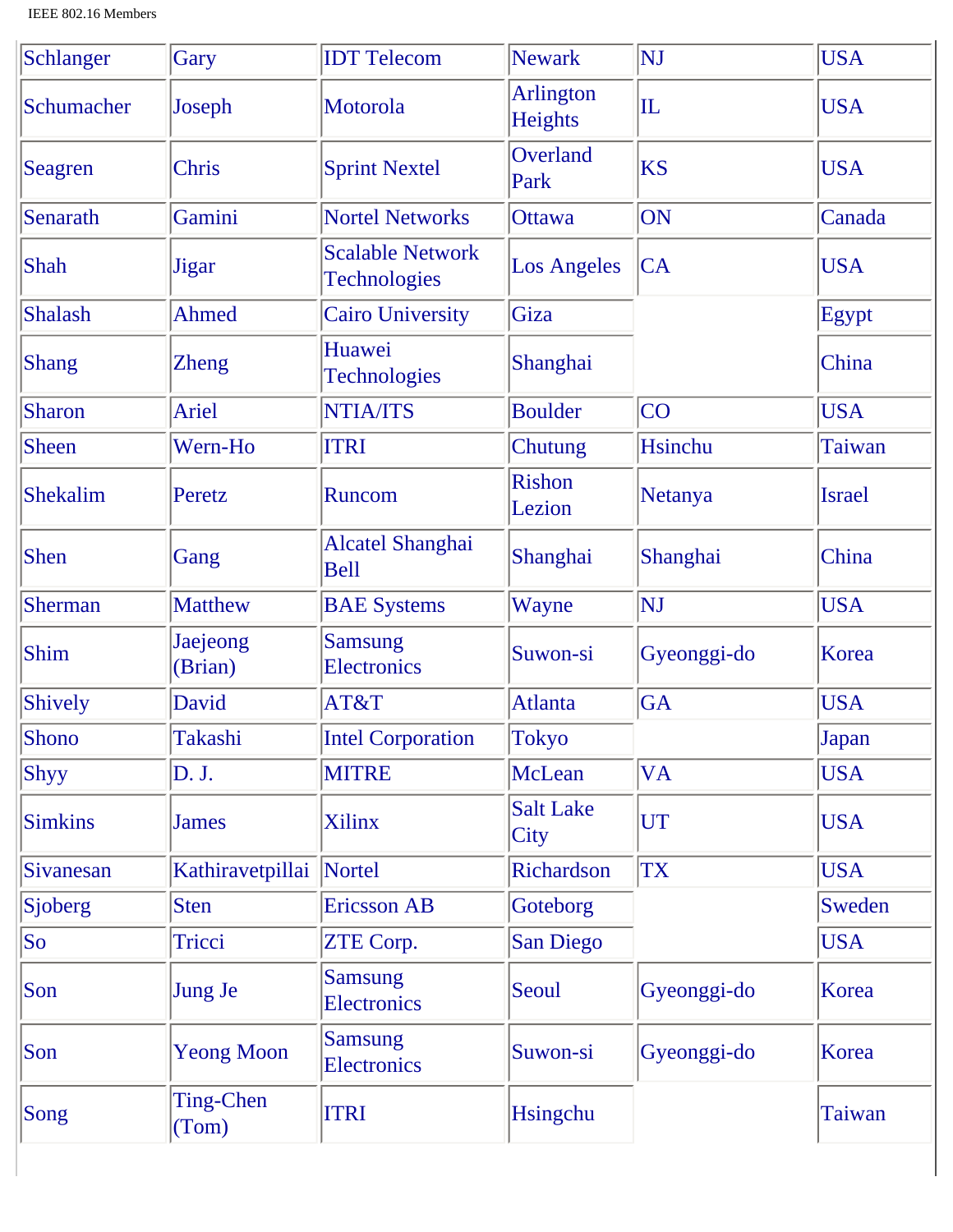| Song          | <b>Young Seog</b>  | <b>ETRI</b>                                      | Taejeon                       | Chungcheongnam-<br>$\rm{do}$ | Korea      |
|---------------|--------------------|--------------------------------------------------|-------------------------------|------------------------------|------------|
| Soong         | <b>Anthony</b>     | Huawei<br><b>Technologies</b>                    | Plano                         | <b>TX</b>                    | <b>USA</b> |
| Srinivasan    | Roshni             | <b>Intel Corporation</b>                         | Santa Clara                   | <b>CA</b>                    | <b>USA</b> |
| Stacey        | <b>Robert</b>      | <b>Intel Corporation</b>                         | Portland                      | OR                           | <b>USA</b> |
| Stanwood      | Kenneth            | <b>NextWave</b><br>Broadband Inc.                | <b>San Diego</b>              | <b>CA</b>                    | <b>USA</b> |
| Steer         | David              | <b>Nortel</b>                                    |                               | ON                           | Canada     |
| Su            | Chih-Wei           | <b>Institute for</b><br>Information<br>Industry  | <b>Taipei City</b>            |                              | Taiwan     |
| Su            | <b>Hsuan-Jung</b>  | <b>National Taiwan</b><br>University             |                               |                              | Taiwan     |
| Su            | Xin                | Tsinghua<br>University                           | <b>Beijing</b>                |                              | China      |
| Sukiasyan     | <b>Aram</b>        | Fujitsu                                          | Calgary                       | AB                           | Canada     |
| sun           | sheng              | <b>Nortel</b>                                    |                               | ON                           | Canada     |
| Sun           | Will               | BRN Phoenix, Inc.                                | Santa Clara                   | CA                           | <b>USA</b> |
| Sun           | Yong               | <b>Toshiba Research</b><br><b>Europe Limited</b> | <b>Bristol</b>                |                              | <b>UK</b>  |
| Suo           | Shiqiang           | <b>Datang Mobile</b>                             | <b>Beijing</b>                |                              | China      |
| Sydir         | <b>Jaroslaw</b>    | Intel                                            | Santa Clara                   | CA                           | <b>USA</b> |
| Sydor         | John               | <b>Comm Rsch Centre</b>                          | <b>Ottawa</b>                 | ON                           | Canada     |
| Takai         | <b>Mineo</b>       | Space-Time<br>Engineering                        | Rancho<br><b>Palos Verdes</b> | CA                           | <b>USA</b> |
| Takatani      | Yukihiro           | Hitachi, Ltd.                                    | Kanagawa                      |                              | Japan      |
| Tao           | <b>Jeffrey</b>     | Mitsubishi Electric<br><b>Research Lab</b>       | <b>Brooklyn</b>               | <b>NY</b>                    | <b>USA</b> |
| Taori         | <b>Rakesh</b>      | Samsung Adv. Inst.<br>of Technology              | Yongin-si                     | Gyeonggi-do                  | Korea      |
| <b>Taylor</b> | Shawn              | Wavesat                                          | Calgary                       | AB                           | Canada     |
| Tee           | Lai King<br>(Anna) | <b>Nortel Networks</b>                           | Richardson                    | <b>TX</b>                    | <b>USA</b> |
| Thome         | <b>Timothy</b>     | Kyocera                                          | San Diego                     | CA                           | <b>USA</b> |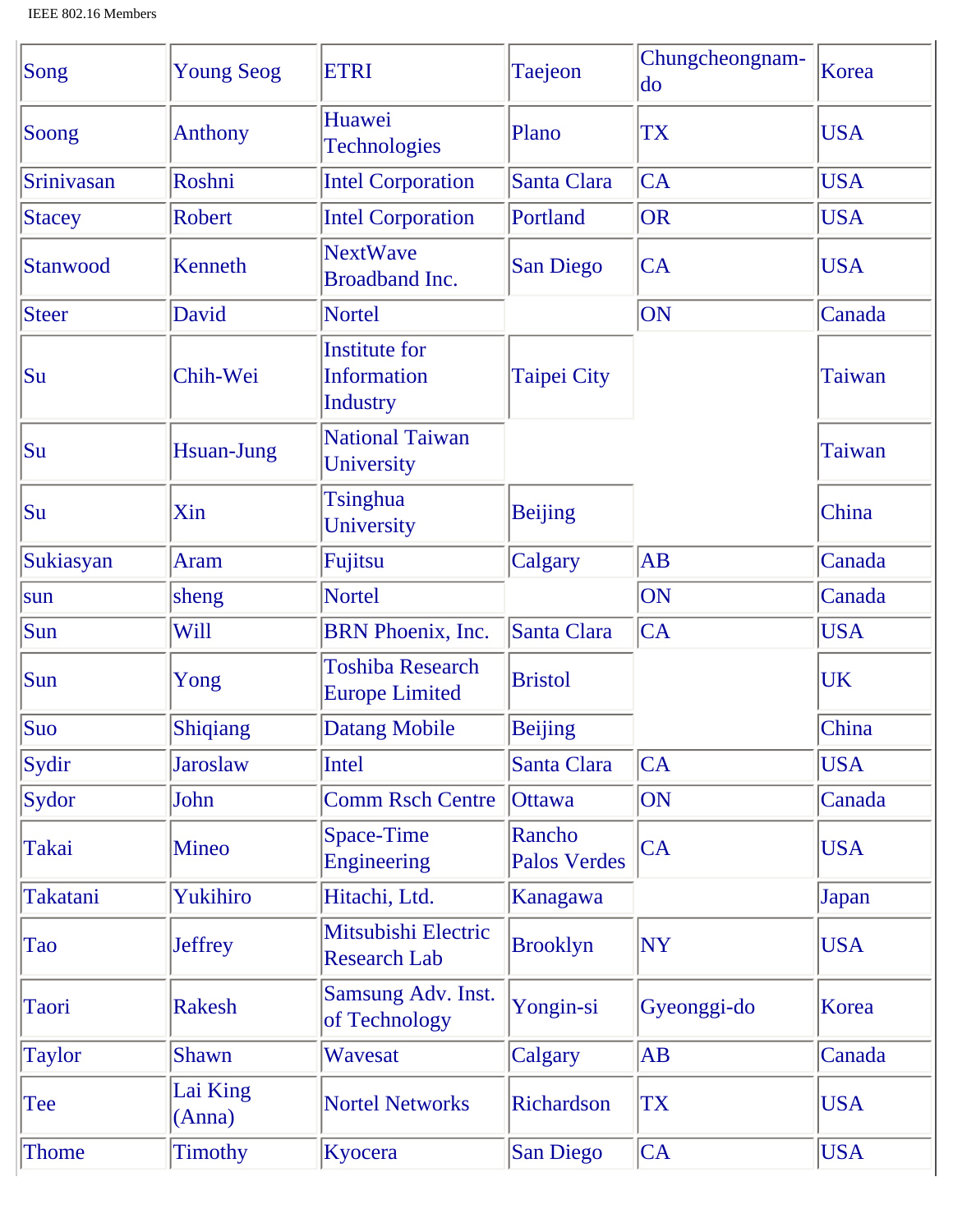| Ting            | Pangan          | <b>ITRI</b>                                       | <b>Hsinchu</b>            |              | <b>Taiwan</b> |
|-----------------|-----------------|---------------------------------------------------|---------------------------|--------------|---------------|
| Tong            | Wen             | <b>Nortel Networks</b>                            | <b>Ottawa</b>             | ON           | Canada        |
| <b>Tonnerre</b> | <b>Arnaud</b>   | <b>THALES</b><br>Communications                   | Colombes                  |              | France        |
| <b>Touboul</b>  | Assaf           | DesignArt<br><b>Networks</b>                      | Ra'anana                  | AZ           | <b>Israel</b> |
| Tsai            | Shiau-He        | Ericsson                                          | Stockholm                 |              | Sweden        |
| <b>Tseng</b>    | <b>Fan Shuo</b> | NCTU/MediaTek<br>Inc.                             | <b>Hsinchu</b>            |              | <b>Taiwan</b> |
| <b>Ullmann</b>  | Rainer          | <b>Wavesat Inc.</b>                               | <b>Dorval</b>             | PQ           | Canada        |
| Urban           | David           | Comcast                                           | Philadelphia              | PA           | <b>USA</b>    |
| Vadgama         | Sunil           | Fujitsu                                           | <b>Hayes</b><br>Middlesex |              | <b>UK</b>     |
| Van Leeuwen     | Richard         | Motorola                                          | Nieuwegein                |              | Netherlands   |
| Vannithamby     | Rath            | <b>Intel Corporation</b>                          | Hillsboro                 | OR           | <b>USA</b>    |
| Venkatachalam   | Muthaiah        | Intel                                             | Hillsboro                 | OR           | <b>USA</b>    |
| Viorel          | Dorin           | Fujitsu<br><b>Microelectronics</b><br>Canada Inc. | Calgary                   | <b>AB</b>    | Canada        |
| <b>Visotsky</b> | Eugene          | Motorola                                          | <b>Buffalo</b><br>Grove   | $ {\rm IL} $ | <b>USA</b>    |
| Vook            | Frederick       | Motorola                                          | <b>Schaumburg</b>         | $\mathbf{L}$ | <b>USA</b>    |
| <b>Vrzic</b>    | Sophie          | <b>Nortel</b>                                     | Ottawa                    | <b>ON</b>    | Canada        |
| Wang            | <b>Arthur</b>   | <b>LinQuest</b>                                   | <b>Buena Park</b>         | CA           | <b>USA</b>    |
| Wang            | Chun-Yen        | <b>ITRI</b>                                       | <b>Hsinchu</b><br>County  |              | Taiwan        |
| Wang            | Fan             | Motorola Inc.                                     | Arlington<br>Heights      | $ {\rm IL} $ | <b>USA</b>    |
| Wang            | Guo qiang       | <b>Nortel</b>                                     | Ottawa                    | <b>ON</b>    | Canada        |
| Wang            | Lei             | <b>NextWave</b><br><b>Broadband Inc.</b>          | <b>San Diego</b>          | <b>CA</b>    | <b>USA</b>    |
| Wang            | Michael         | <b>Nortel</b>                                     | Richardson                | <b>TX</b>    | <b>USA</b>    |
| Wang            | Shu-Shaw        | Nokia Siemen<br><b>Networks</b>                   | <b>Irving</b>             |              | <b>USA</b>    |

 $\overline{\phantom{a}}$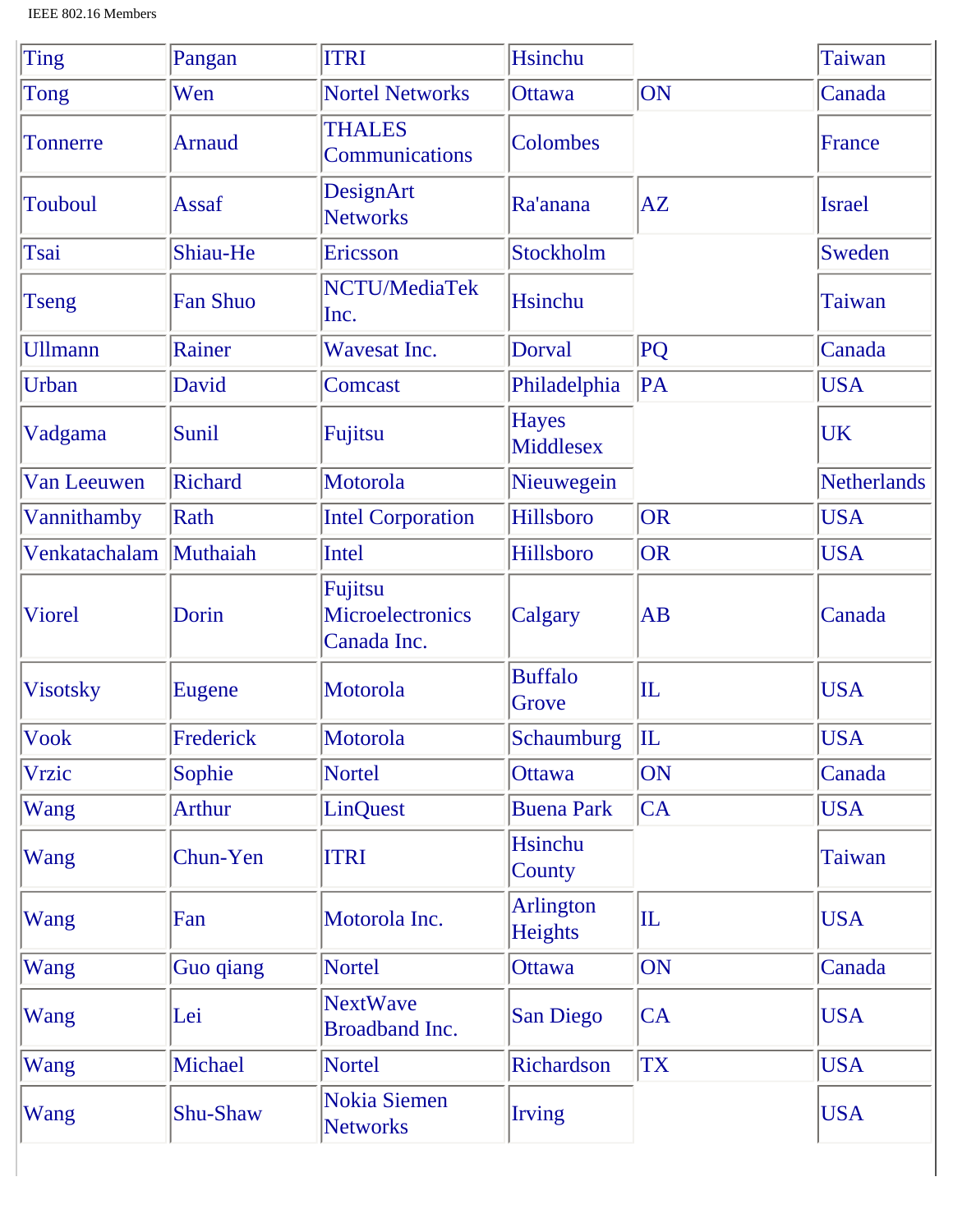| Wang         | <b>Stanley</b>   | Quanta Computer,<br>Inc.                                      | San Diego            | <b>CA</b>                    | Taiwan        |
|--------------|------------------|---------------------------------------------------------------|----------------------|------------------------------|---------------|
| Wang         | Yanhong          | Huawei                                                        | Shanghai             | Shanghai                     | China         |
| Wang         | Zongkai          | <b>Tian Jin</b><br>Government                                 |                      |                              |               |
| Watanabe     | Fujio            | NTT DoCoMo                                                    | Palo Alto            | <b>CA</b>                    | <b>USA</b>    |
| Wright       | <b>Charles</b>   | <b>Azimuth Systems,</b><br>Inc.                               | Acton                | <b>MA</b>                    | <b>USA</b>    |
| Wu           | Geng             | <b>Nortel Networks</b>                                        | Richardson           | <b>TX</b>                    | <b>USA</b>    |
| Wu           | <b>Mingquan</b>  | <b>Thomson</b>                                                | princeton            | NJ                           | <b>USA</b>    |
| Wu           | <b>Xuyong</b>    | Huawei                                                        | Shenzhen             | Guangdong                    | China         |
| Wu           | Yingzhe          | <b>ZTE USA</b>                                                | <b>San Diego</b>     | <b>CA</b>                    | <b>USA</b>    |
| <b>Xiang</b> | David            | Huawei<br>Technologies Co.                                    | San Diego,           | <b>CA</b>                    | <b>USA</b>    |
| Xie          | Chengjie         | Huawei                                                        | Shenzhen             |                              | China         |
| Xu           | Hua              | Motorola                                                      | Arlington<br>Heights | $\overline{\mathbf{L}}$      | <b>USA</b>    |
| Xu           | Ling             | <b>ZTE Corporation</b>                                        | Shenzhen             | Guangdong                    | China         |
| Xu           | Weijun           | <b>Tian Jin</b><br>Government                                 | Tianjin              |                              | China         |
| Yaghoobi     | Hassan           | Intel corp.                                                   | Santa Clara          | CA                           | <b>USA</b>    |
| Yagi         | Akiyoshi         | Mitsubishi Electric                                           | Kamakura             | Kanagawa                     | Japan         |
| Yang         | Hua              | Intel                                                         | Shanghai             | Shanghai                     | China         |
| Yang         | Rongzhen         | Intel Corp.                                                   | Shanghai             | Shanghai                     | China         |
| Yang         | Xiangying        | Intel Corp.                                                   | Hillsboro            | <b>OR</b>                    | <b>USA</b>    |
| Yang         | Yunsong          | Huawei<br><b>Technologies</b>                                 | <b>San Diego</b>     | <b>CA</b>                    | <b>USA</b>    |
| Yanover      | Vladimir         | <b>Alvarion Ltd.</b>                                          | Tel Aviv             |                              | <b>Israel</b> |
| Yeh          | <b>Choong Il</b> | <b>ETRI</b>                                                   | Deajeon              | Chungcheongnam-<br>$\rm{do}$ | Korea         |
| Yin          | Hua-Chiang       | <b>Institute for</b><br><b>Information</b><br><b>Industry</b> | Taipei               |                              | Taiwan        |
| Yin          | Hujun            | Intel Corp.                                                   | Santa Clara          | CA                           | <b>USA</b>    |
|              |                  |                                                               |                      |                              |               |